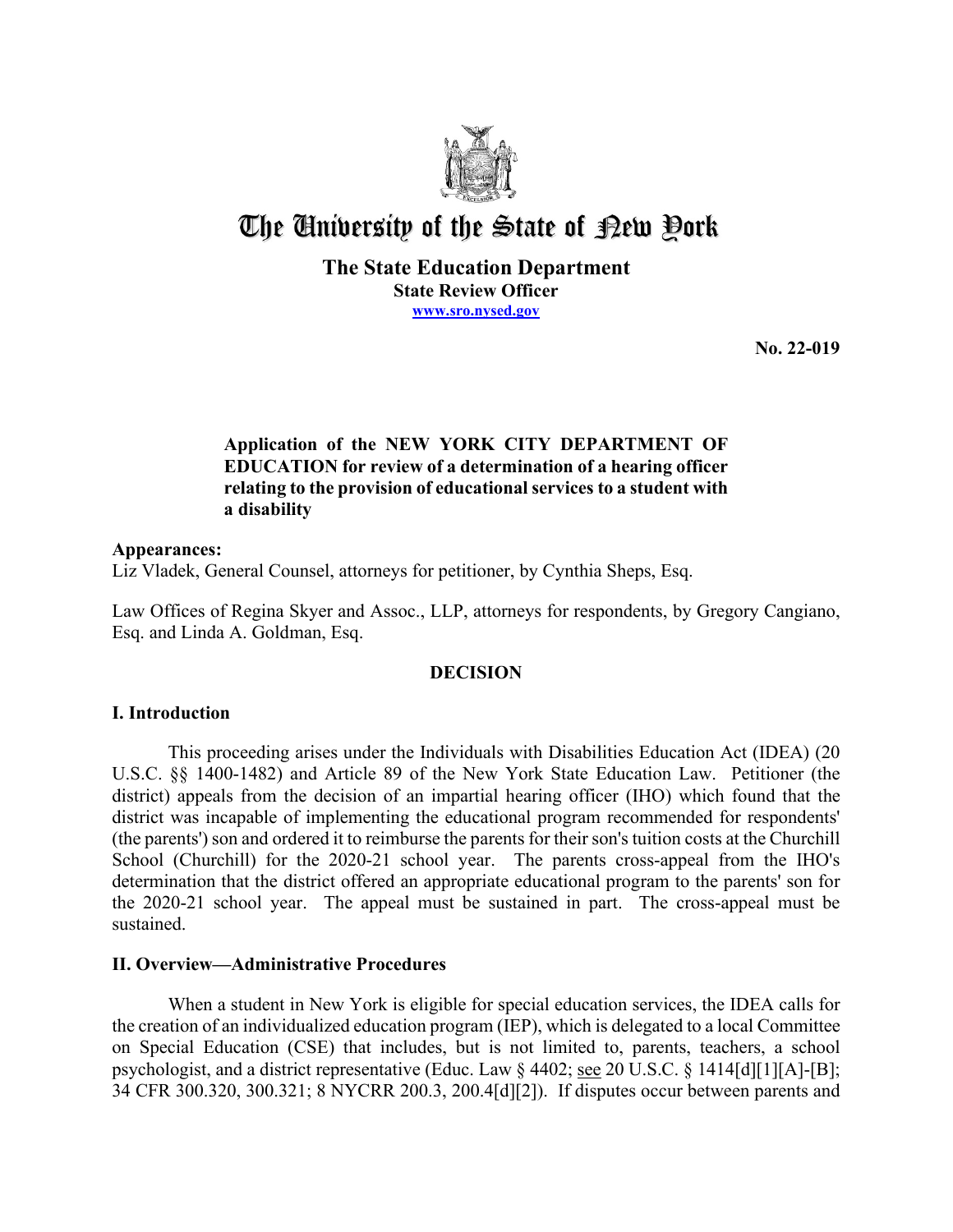§§ 1221e-3, 1415[e]-[f]; Educ. Law § 4404[1]; 34 CFR 300.151-300.152, 300.506, 300.511; 8 school districts, incorporated among the procedural protections is the opportunity to engage in mediation, present State complaints, and initiate an impartial due process hearing (20 U.S.C. NYCRR 200.5[h]-[*l*]).

 disputed matters between parents and school districts regarding "any matter relating to the student" (8 NYCRR 200.5[i][1]; see 20 U.S.C. § 1415[b][6]-[7]; 34 CFR 300.503[a][1]-[2], 300.507[a][1]). First, after an opportunity to engage in a resolution process, the parties appear at NYCRR 200.5[j]). An IHO typically conducts a trial-type hearing regarding the matters in dispute process (34 CFR 300.510[b][2], [c], 300.515[a]; 8 NYCRR 200.5[j][5]). A party may seek a IHO is binding upon both parties unless appealed (Educ. Law § 4404[1]). New York State has implemented a two-tiered system of administrative review to address identification, evaluation or educational placement of a student with a disability, or a student suspected of having a disability, or the provision of a free appropriate public education to such an impartial hearing conducted at the local level before an IHO (Educ. Law § 4404[1][a]; 8 in which the parties have the right to be accompanied and advised by counsel and certain other individuals with special knowledge or training; present evidence and confront, cross-examine, and compel the attendance of witnesses; prohibit the introduction of any evidence at the hearing that has not been disclosed five business days before the hearing; and obtain a verbatim record of the proceeding (20 U.S.C. § 1415[f][2][A], [h][1]-[3]; 34 CFR 300.512[a][1]-[4]; 8 NYCRR 200.5[j][3][v], [vii], [xii]). The IHO must render and transmit a final written decision in the matter to the parties not later than 45 days after the expiration period or adjusted period for the resolution specific extension of time of the 45-day timeline, which the IHO may grant in accordance with State and federal regulations (34 CFR 300.515[c]; 8 NYCRR 200.5[j][5]). The decision of the

Officer (SRO) (Educ. Law § 4404[2]; <u>see</u> 20 U.S.C. § 1415[g][1]; 34 CFR 300.514[b][1]; 8 NYCRR 200.5[k]). The appealing party or parties must identify the findings, conclusions, and 300.514[b][2]; 8 NYCRR 279.12[a]). The SRO must ensure that a final decision is reached in the review and that a copy of the decision is mailed to each of the parties not later than 30 days after A party aggrieved by the decision of an IHO may subsequently appeal to a State Review orders of the IHO with which they disagree and indicate the relief that they would like the SRO to grant (8 NYCRR 279.4). The opposing party is entitled to respond to an appeal or cross-appeal in an answer (8 NYCRR 279.5). The SRO conducts an impartial review of the IHO's findings, conclusions, and decision and is required to examine the entire hearing record; ensure that the procedures at the hearing were consistent with the requirements of due process; seek additional evidence if necessary; and render an independent decision based upon the hearing record (34 CFR the receipt of a request for a review, except that a party may seek a specific extension of time of the 30-day timeline, which the SRO may grant in accordance with State and federal regulations (34 CFR 300.515[b], [c]; 8 NYCRR 200.5[k][2]).

#### **III. Facts and Procedural History**

(Dist. Ex. 7 at p. 2). He attended public schools in the district since second grade (*id.*). During homework at that time (id.). The student completed grades three through seven with no academic The student attended general education classes for kindergarten through second grades second grade he was identified as having "some vision difficulties" and as a result received vision therapy services (id.). The parents reported that the student also struggled to complete his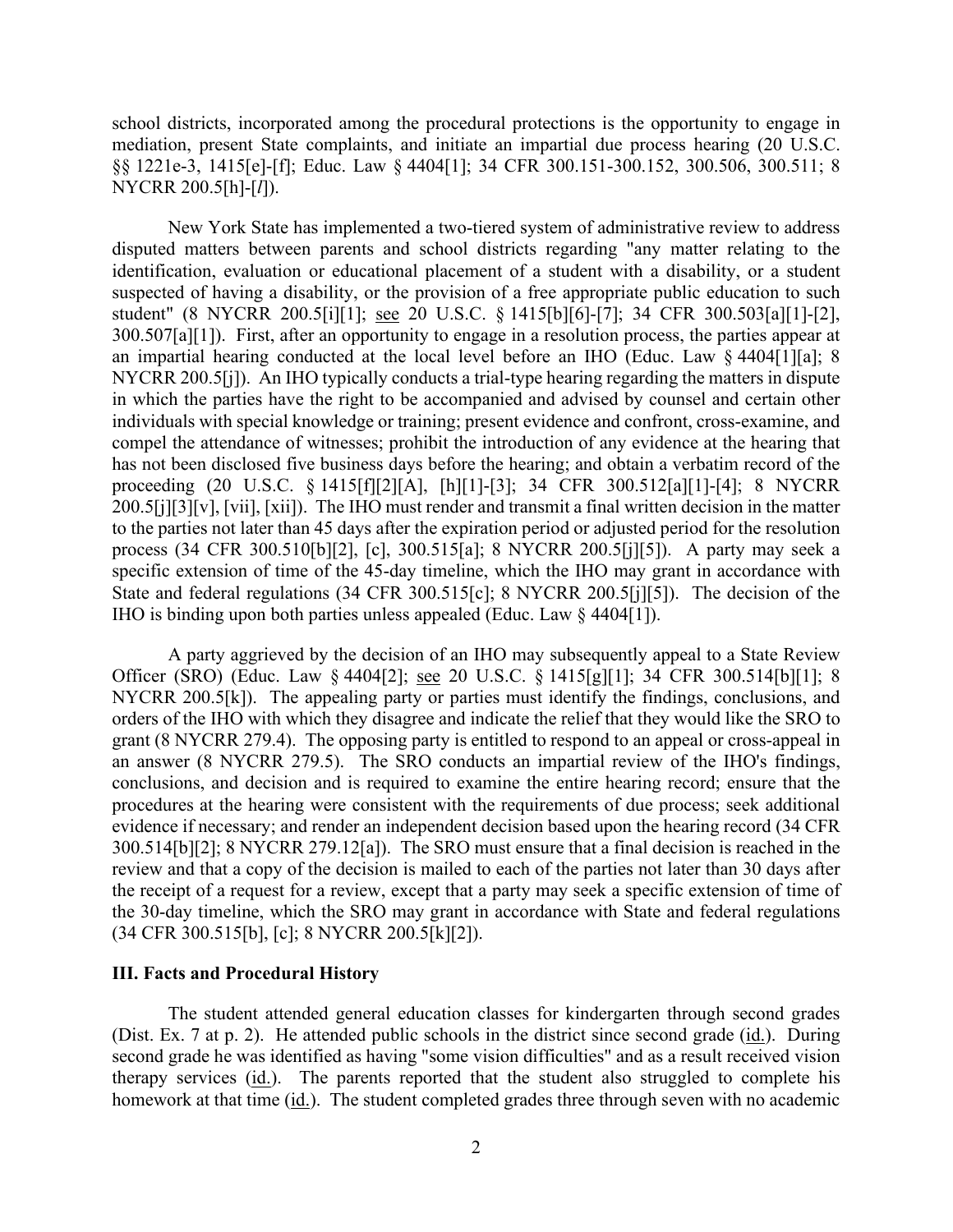difficulties noted (id.). In eighth grade, the student was referred by the parents for an initial eligibility determination based on his difficulties with language comprehension and attending as well as his difficulties with completing an increased workload (id.). In response, the district vocational interview, and a speech-language screening (Parent Ex. C; Dist. Exs, 4; 5; 6; 7; 8). conducted a social history, a classroom observation, a psychoeducational evaluation, a Level 1

 recommended that the student receive special education teacher support services (SETSS) two projected implementation date of February 24, 2020 (Dist. Exs. [1](#page-2-0) at pp. 1, 9; 2 at pp. 1-2).<sup>1</sup> under the IEP in the 2019-20 school year (Parent Ex B at p. 2), but I note that in March 2020 the COVID-19 pandemic resulted in the shutdown of all school buildings statewide. $2$ A CSE convened on February 10, 2020 to review the results of the student's initial evaluation and determine the student's eligibility for special education (Dist. Ex. 1 at pp. 1-5, 14- 15). Finding the student eligible as a student with a learning disability, the February 2020 CSE periods per week in English language arts (ELA) and two periods per week in math, with a According to the parents, the student continued attending public school and received services

enrollment contract was countersigned by a representative of Churchill (id. at p. 5). On August 4, 2020, Churchill issued an enrollment contract for the 2020-21 school year (Parent Ex. E at pp. 1-4). On August 6, 2020, the student's mother signed the contract and on August 7, 2020, the student's father signed the contract (id. at pp. 4-5). On August 13, 2020, the

address the student's identified special education needs (id. at p. 2). The parents also claimed that the CSE failed to properly prepare an individualized program for remote learning (*id.*). In closing, By letter dated August 28, 2020, the parents provided ten-day written notice to the district of their intention to unilaterally enroll the student at Churchill and seek public funding for the cost of the student's attendance, and further requested that the district provide transportation services (Parent Ex. B at pp. 1, 2). The parents indicated their disagreement with the district's failure to timely evaluate the student and further alleged that the district's recommendation of SETSS was "woefully insufficient" to address the student's needs and also did not provide "a suitable and functional peer grouping" (id.). The parents also asserted that the CSE "failed to put forth" appropriate annual goals, proper management needs, adequate language support, adequate social/emotional support, and recommended an inappropriate program that could not properly the parents stated that "[u]ntil such time as an appropriate placement [wa]s recommended, and until such time as the [district] cure[d] the procedural and substantive defects within the IEP, the [p]arents intend[ed] to enroll [the student] at Churchill" and seek funding from the district as well as transportation services (id.).

The student was privately evaluated on August 27, 2020, August 31, 2020, and September 3, 2020 by a clinical psychologist and a clinical neuropsychologist, the results of which were set

<span id="page-2-0"></span><sup>&</sup>lt;sup>1</sup> The student's eligibility for special education as a student with a learning disability is not in dispute (see 34 CFR) 300.8[c][10]; 8 NYCRR 200.1[zz][6]).

<span id="page-2-1"></span> $2$  The parents asserted claims that the district did not prepare an "individualized program for remote learning" for the student, but the COVID-19 pandemic did not result in school building shutdowns until after the February 2020 IEP in this case was developed. In light of my conclusions below, it is not necessary to further address that issue other to note that it was raised in this proceeding, but I express no opinion on the merits of that issue.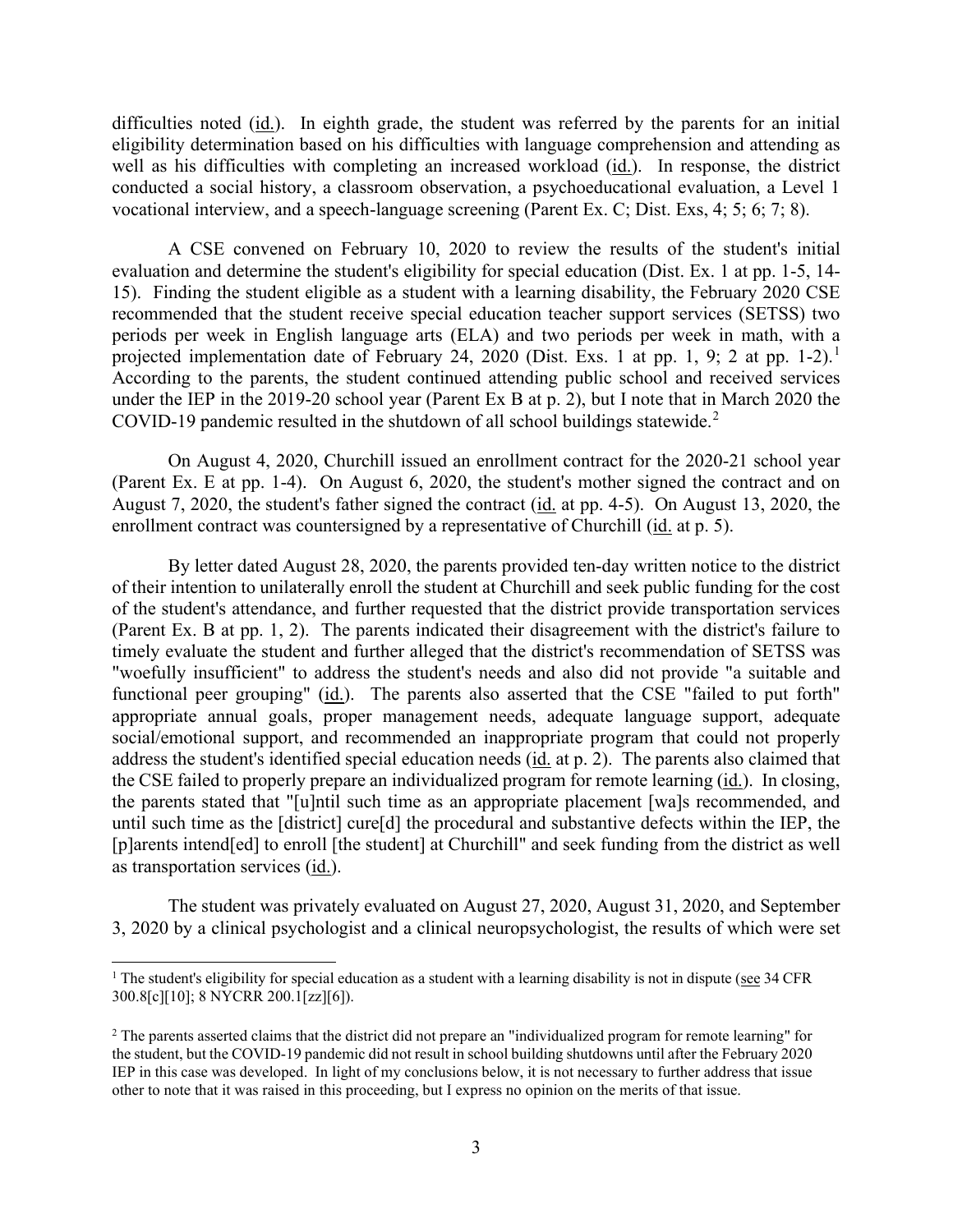forth in a report dated October 1, 2020 (Parent Ex. D at pp. 1, 11). In the October 2020 neuropsychological evaluation report, the evaluators found that the student met the criteria for a specific learning disorder with impairment in reading, a specific learning disorder with impairment in written expression, and an attention-deficit/hyperactivity disorder (ADHD) predominantly inattentive presentation (id. at pp. 1, 8). The evaluators described the student as "a sweet, likeable young man with solid cognitive potential, presenting with learning disorders in reading and writing, alongside attentional and executive functioning challenges and vulnerable self-esteem" (id. at p. 8). The evaluators recommended that the student attend a small, structured and supportive full-time special education class and school for students with language-based learning needs to address the student's academic weaknesses and emotional concerns (id.).

The student attended Churchill for the 2020-21 school year (see Parent Exs. F; G; I).

#### **A. Due Process Complaint Notice**

In a due process complaint notice dated August 24, 2021, the parents alleged that the district failed to offer the student a free appropriate public education (FAPE) "on procedural as well as substantive grounds" and asserted that the district had made an "arbitrary determination related to [the student]'s educational program (Parent Ex. A at p. 1). The parents contended that the February 2020 CSE's recommendation for the student to receive four periods per week of SETSS in a group of an unspecified size was "woefully insufficient to address [the student]'s complex learning challenges" (id. at p. 2). The parents also alleged that that the recommended program could not "provide the necessary support and constellation of services" that the student required to make progress and prevent regression, and that the recommended program did not provide a "suitable and functional peer grouping" (id.).

 provide an accurate representation of the student's present levels of performance (Parent Ex. A at reviewed research-based methods that the district knew the student required to receive a FAPE of the annual goals and there was no discussion of the student's "proper" management needs (id.). Next, the parents asserted that the district failed to consider the student's needs and did not evaluate the student in all areas of suspected disability, and that the February 2020 IEP failed to p. 2). The parents further alleged that the February 2020 CSE did not properly consider peer-(id.). The parents contended that the February 2020 IEP did not adequately describe the basis of the CSE's recommendations, was "laden with procedural violations," and failed to "put forth appropriate annual goals that encompass[ed] the full breadth of [the student]'s needs" (id.). The parents also asserted that the February 2020 CSE failed to involve the parents in the development The parents further alleged that the IEP did not include proper management needs, the CSE failed to recommend adequate language support or adequate social/emotional support, failed to properly prepare an individualized program for remote learning, and did not recommend a placement that was appropriate or that could properly implement the IEP (id.).

 student's needs, which in their view included a self-contained classroom within a small, specialized With regard to the February 2020 CSE's recommendation of SETSS, the parents alleged that they were inappropriate and that the student required a "smaller and more supportive, specialized educational environment to address his documented educational," speech-language, and social/emotional challenges (Parent Ex. A at p. 2). The parents further asserted that the February 2020 CSE's recommendation was based on the programs available rather than on the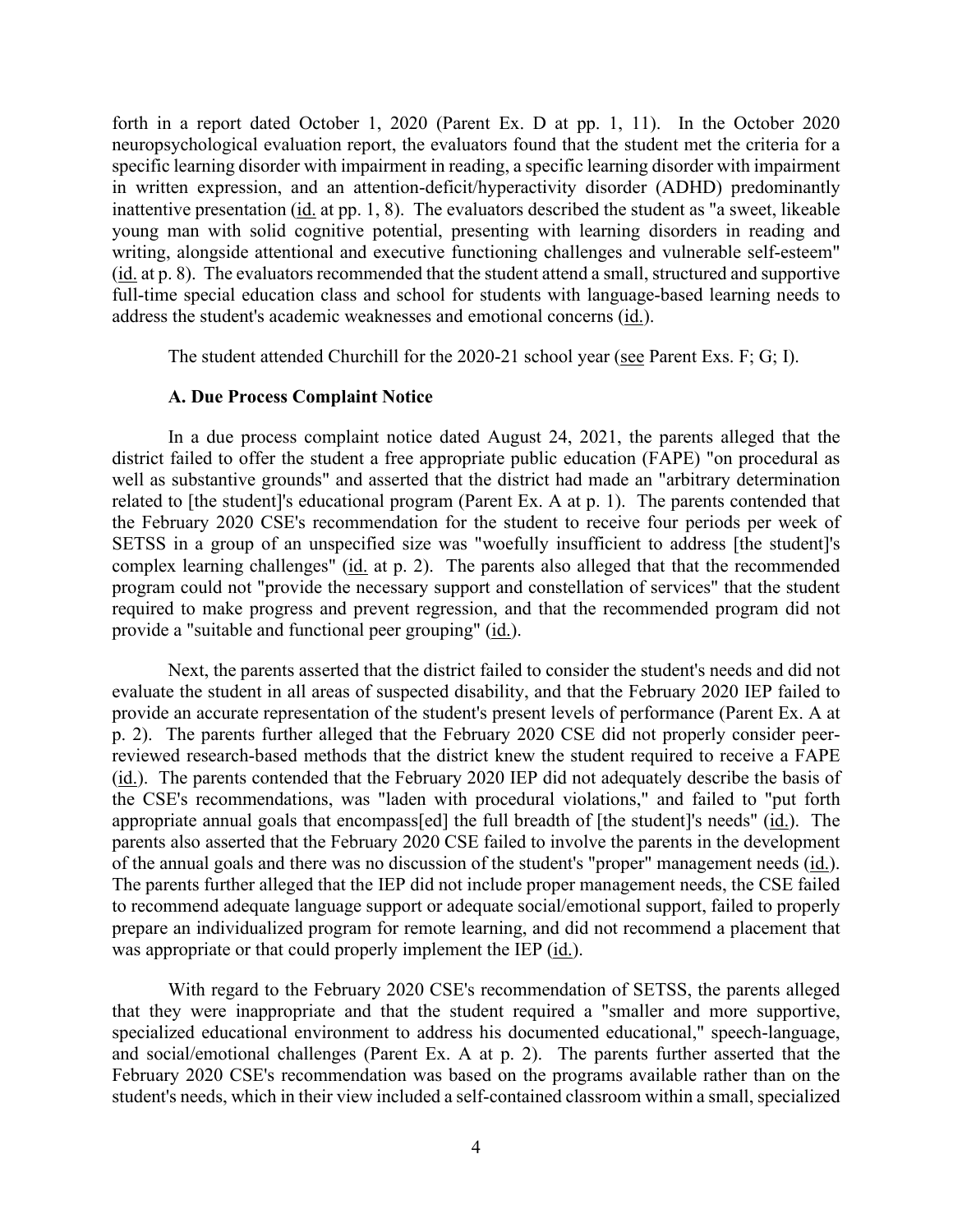school (id.). The parents also alleged that the February 2020 IEP failed to address the student's parents requested direct funding or tuition reimbursement of the cost of the student's attendance at attentional issues, challenges related to executive functioning, and failed to provide proper support in these areas (id. at p. 3). The parents alleged that the district failed to offer the student a FAPE for the 2020-21 school year, that their unilateral placement of the student at Churchill was appropriate, and that equitable considerations did not bar reimbursement (id.). As relief, the Churchill for the 2020-21 school year (id.). The parents also requested that the district provide door-to-door transportation (id.).

#### **B. Impartial Hearing Officer Decision**

 cogent and responsive explanation for the recommendations in the IEP," "consider[ed] sufficient a school recommendation that could implement its IEP" (id.). On this ground alone, the IHO determined that the district failed to offer the student a FAPE (id. at pp. 8-9). A prehearing conference was held on October 19, 2021, which was attended remotely by the parents' attorney, the IHO, and the court reporter (Tr. pp. 1-7). The district failed to appear (Tr. pp. 1, 2). An impartial hearing convened on December 2, 2021 for one day of proceedings (Tr. pp. 8-68). By decision dated, January 24, 2022, the IHO found that the district offered "a evaluative material," and that the district's witness's testimony was "credible, persuasive and impressive" (IHO Decision at pp. 5-6). The IHO further determined that the February 2020 IEP was appropriate and offered the student a FAPE for the 2020-21 school year (id. at p. 7). The IHO then found that the district "presented no evidence, either documentarily or testimonial, that it made any school location recommendation whatsoever for the 2020-2021 school year, much less

 Turning to the appropriateness of the parents' unilateral placement, the IHO found that the documentary evidence in support of their position that . . . Churchill . . . provided a unique and specialized program that was individualized to the meet the [s]tudent's needs, and that the [s]tudent submission of proof of payment (*id.* at p. 12). district presented no evidence or argument to challenge the parents' contentions and further that the parents "presented detailed and comprehensive affidavit testimony and submitted substantial made educational progress" (IHO Decision at p. 10). With regard to equitable considerations, the IHO found that the district "did not raise any issues that would limit or preclude tuition reimbursement" (id. at p. 11). In conclusion, the IHO found that the district failed to offer the student a FAPE for the 2020-21 school year, that the parents demonstrated the appropriateness of their unilateral placement of the student at Churchill and that equitable considerations favored full reimbursement (id. at pp. 11-12). The IHO ordered the district to reimburse the parents directly for the full amount of their payments to Churchill for the 2020-21 school year within 30 days of

#### **IV. Appeal for State-Level Review**

 The district appeals the IHO's finding that it failed to offer the student a FAPE for the 2020- was not alleged in the parents' due process complaint notice. The district asserts that the IHO 21 school year and requests that all relief awarded to the student be annulled. The district argues that the IHO erred in finding that the district failed to offer the student a FAPE on a ground that improperly found that the district did not provide any evidence that it had made a school location recommendation for the 2020-21 school year. The district contends that the parents did not allege any nonspeculative assigned school claims, did not allege that the assigned school was factually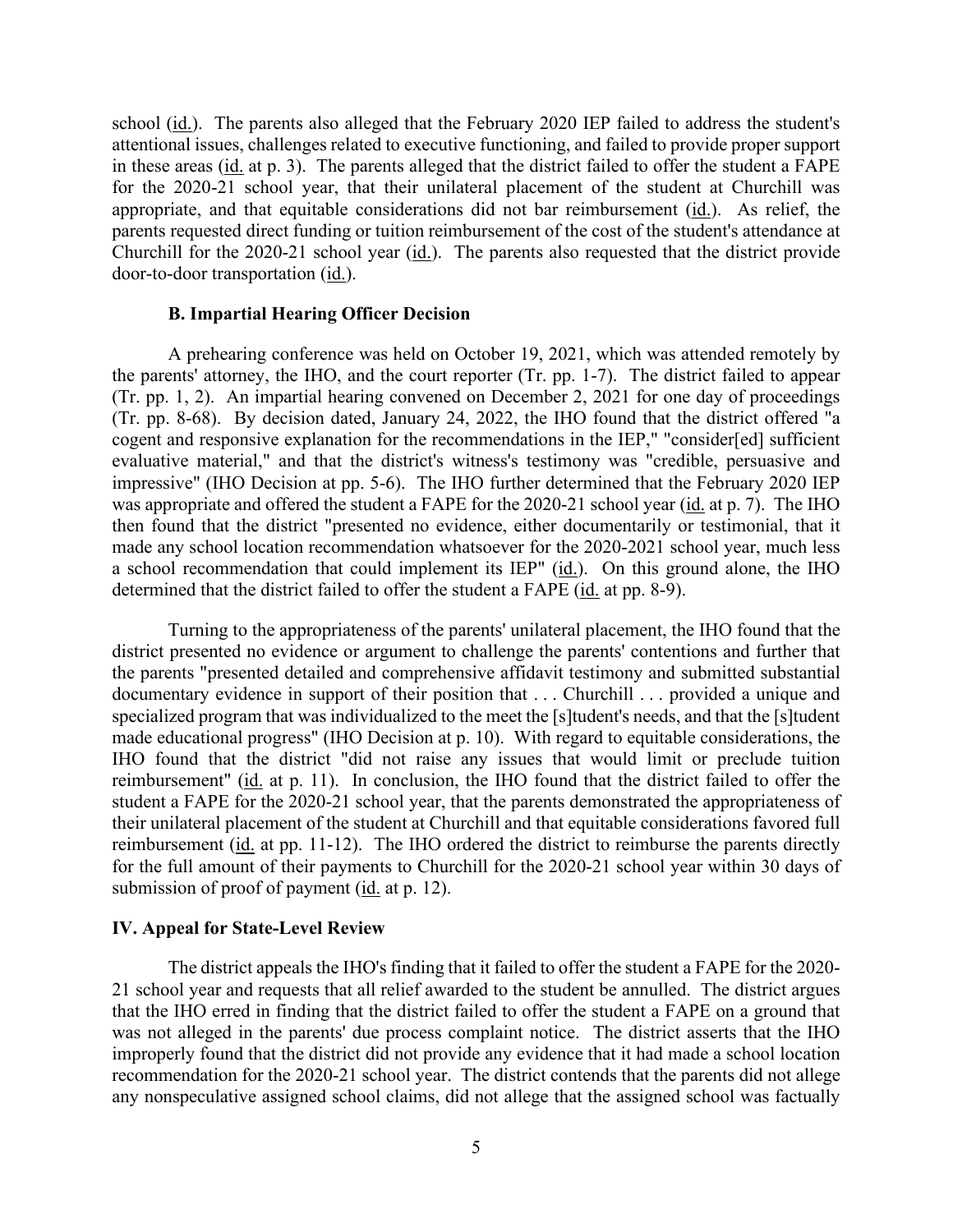incapable of implementing the February 2020 IEP, and did not allege that the district did not make attorney raised the issue for the first time in a closing brief without the IHO's approval. As such, the district requests that the IHO's determination that it failed to offer the student a FAPE be due process complaint notice. In the alternative, the district alleges that the parents' claim that the district failed to recommend a placement that could properly implement the IEP was based on for the 2020-21 school year be reversed and the IHO's awarded relief be annulled. a school location recommendation for the 2020-21 school year in their due process complaint notice. Therefore, the district argues, its obligation to present evidence about the capacity of the proposed assigned school to implement every aspect of the February 2020 IEP was never triggered. In addition, the district asserts that it did not open the door to this issue, and that the parents' annulled due to the IHO exceeding his authority and ruling on an issue that was not raised in the mere speculation that the assigned school would not adequately adhere to the IEP. For those reasons, the district requests that the IHO's determination that it failed to offer the student a FAPE

 The parents argue that the IHO erred in finding that the district provided an adequate justification setting was appropriate and constituted the least restrictive environment (LRE). The parents In an answer with cross-appeal the parents request that the IHO's determination that the district failed to offer the student a FAPE for the 2020-21 school year be affirmed and cross-appeal the IHO's determination that February 2020 IEP was procedurally and substantively appropriate. for its IEP and program recommendation, that the IEP goals were adequate, that the CSE considered sufficient evaluative material, that the testimony of the district's witness demonstrated that the CSE's recommendations addressed the student's significant needs, social/emotional challenges, management needs, and that the recommendation of SETSS in a general education further allege that the IHO improperly shifted the burden of proof to the parents to establish that the student required a highly individualized, specialized educational program in a small-supportive school to meet the student's significant special education needs. Finally, the parents allege that the IHO should have addressed the parents' allegation that the district failed to provide the student with an IEP for remote learning. As relief, the parents request that the IHO's finding that the February 2020 IEP was substantively appropriately be reversed, and that the SRO find that the February 2020 IEP failed to offer the student a FAPE, and that the IHO's decision be affirmed in all other respects.

In an answer to the parents' cross-appeal, the district first argues that the parents' allegation of impermissible burden-shifting is without merit. The district further asserts that the IHO properly determined that the February 2020 IEP was appropriate and would have offered the student a FAPE for the 2020-21 school year. As relief, the district requests that the parents' cross-appeal be dismissed.

#### **V. Applicable Standards**

Two purposes of the IDEA (20 U.S.C. §§ 1400-1482) are (1) to ensure that students with disabilities have available to them a FAPE that emphasizes special education and related services designed to meet their unique needs and prepare them for further education, employment, and independent living; and (2) to ensure that the rights of students with disabilities and parents of such students are protected (20 U.S.C. § 1400[d][1][A]-[B]; see generally Forest Grove Sch. Dist. v. T.A., 557 U.S. 230, 239 [2009]; Bd. of Educ. of Hendrick Hudson Cent. Sch. Dist. v. Rowley, 458 U.S. 176, 206-07 [1982]).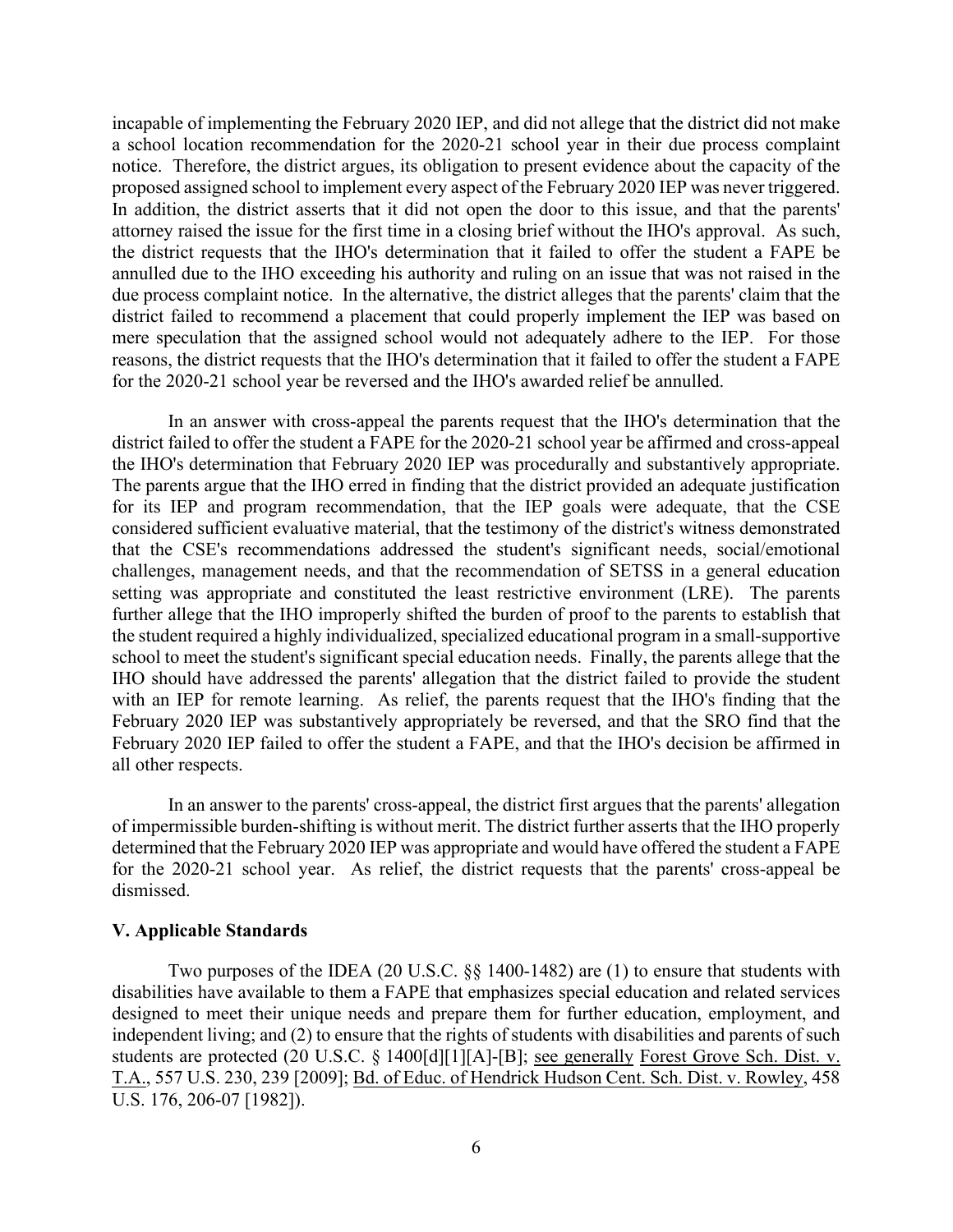A FAPE is offered to a student when (a) the board of education complies with the 2014]; <u>R.E. v. New York City Dep't of Educ.</u>, 694 F.3d 167, 189-90 [2d Cir. 2012]; <u>M.H. v. New</u> 458 U.S. at 206; see T.P. v. Mamaroneck Union Free Sch. Dist., 554 F.3d 247, 253 [2d Cir. 2009]). errors render an IEP legally inadequate under the IDEA (M.H., 685 F.3d at 245; A.C. v. Bd. of parents' opportunity to participate in the decision-making process regarding the provision of a procedural requirements set forth in the IDEA, and (b) the IEP developed by its CSE through the IDEA's procedures is reasonably calculated to enable the student to receive educational benefits (Rowley, 458 U.S. at 206-07; T.M. v. Cornwall Cent. Sch. Dist., 752 F.3d 145, 151, 160 [2d Cir. York City Dep't of Educ., 685 F.3d 217, 245 [2d Cir. 2012]; Cerra v. Pawling Cent. Sch. Dist., 427 F.3d 186, 192 [2d Cir. 2005]). "'[A]dequate compliance with the procedures prescribed would in most cases assure much if not all of what Congress wished in the way of substantive content in an IEP'" (Walczak v. Fla. Union Free Sch. Dist., 142 F.3d 119, 129 [2d Cir. 1998], quoting Rowley, The Supreme Court has indicated that "[t]he IEP must aim to enable the child to make progress. After all, the essential function of an IEP is to set out a plan for pursuing academic and functional advancement" (Endrew F. v. Douglas Cty. Sch. Dist. RE-1, 580 U.S. \_\_, 137 S. Ct. 988, 999 [2017]). While the Second Circuit has emphasized that school districts must comply with the checklist of procedures for developing a student's IEP and indicated that "[m]ultiple procedural violations may cumulatively result in the denial of a FAPE even if the violations considered individually do not" (R.E., 694 F.3d at 190-91), the Court has also explained that not all procedural Educ. of the Chappaqua Cent. Sch. Dist., 553 F.3d 165, 172 [2d Cir. 2009]; Grim v. Rhinebeck Cent. Sch. Dist., 346 F.3d 377, 381 [2d Cir. 2003]). Under the IDEA, if procedural violations are alleged, an administrative officer may find that a student did not receive a FAPE only if the procedural inadequacies (a) impeded the student's right to a FAPE, (b) significantly impeded the FAPE to the student, or (c) caused a deprivation of educational benefits (20 U.S.C. § 1415[f][3][E][ii]; 34 CFR 300.513[a][2]; 8 NYCRR 200.5[j][4][ii]; Winkelman v. Parma City Sch. Dist., 550 U.S. 516, 525-26 [2007]; R.E., 694 F.3d at 190; M.H., 685 F.3d at 245).

based on a determination of whether the student received a FAPE  $(20 \text{ U.S.C. } 8 \text{ 1415}[\text{f}][3][\text{E}][i])$ . adequacy of a given IEP turns on the unique circumstances of the child for whom it was created" produce progress, not regression,' and . . . affords the student with an opportunity greater than mere The IDEA directs that, in general, an IHO's decision must be made on substantive grounds A school district offers a FAPE "by providing personalized instruction with sufficient support services to permit the child to benefit educationally from that instruction" (Rowley, 458 U.S. at 203). However, the "IDEA does not itself articulate any specific level of educational benefits that must be provided through an IEP" (Walczak, 142 F.3d at 130; see Rowley, 458 U.S. at 189). "The (Endrew F., 137 S. Ct. at 1001). The statute ensures an "appropriate" education, "not one that provides everything that might be thought desirable by loving parents" (Walczak, 142 F.3d at 132, quoting Tucker v. Bay Shore Union Free Sch. Dist., 873 F.2d 563, 567 [2d Cir. 1989] [citations omitted]; see Grim, 346 F.3d at 379). Additionally, school districts are not required to "maximize" the potential of students with disabilities (Rowley, 458 U.S. at 189, 199; Grim, 346 F.3d at 379; Walczak, 142 F.3d at 132). Nonetheless, a school district must provide "an IEP that is 'likely to 'trivial advancement'" (Cerra, 427 F.3d at 195, quoting Walczak, 142 F.3d at 130 [citations omitted]; see T.P., 554 F.3d at 254; P. v. Newington Bd. of Educ., 546 F.3d 111, 118-19 [2d Cir. 2008]). The IEP must be "reasonably calculated to provide some 'meaningful' benefit" (Mrs. B. v. Milford Bd. of Educ., 103 F.3d 1114, 1120 [2d Cir. 1997]; see Endrew F., 137 S. Ct. at 1001 [holding that the IDEA "requires an educational program reasonably calculated to enable a child to make progress appropriate in light of the child's circumstances"]; Rowley, 458 U.S. at 192).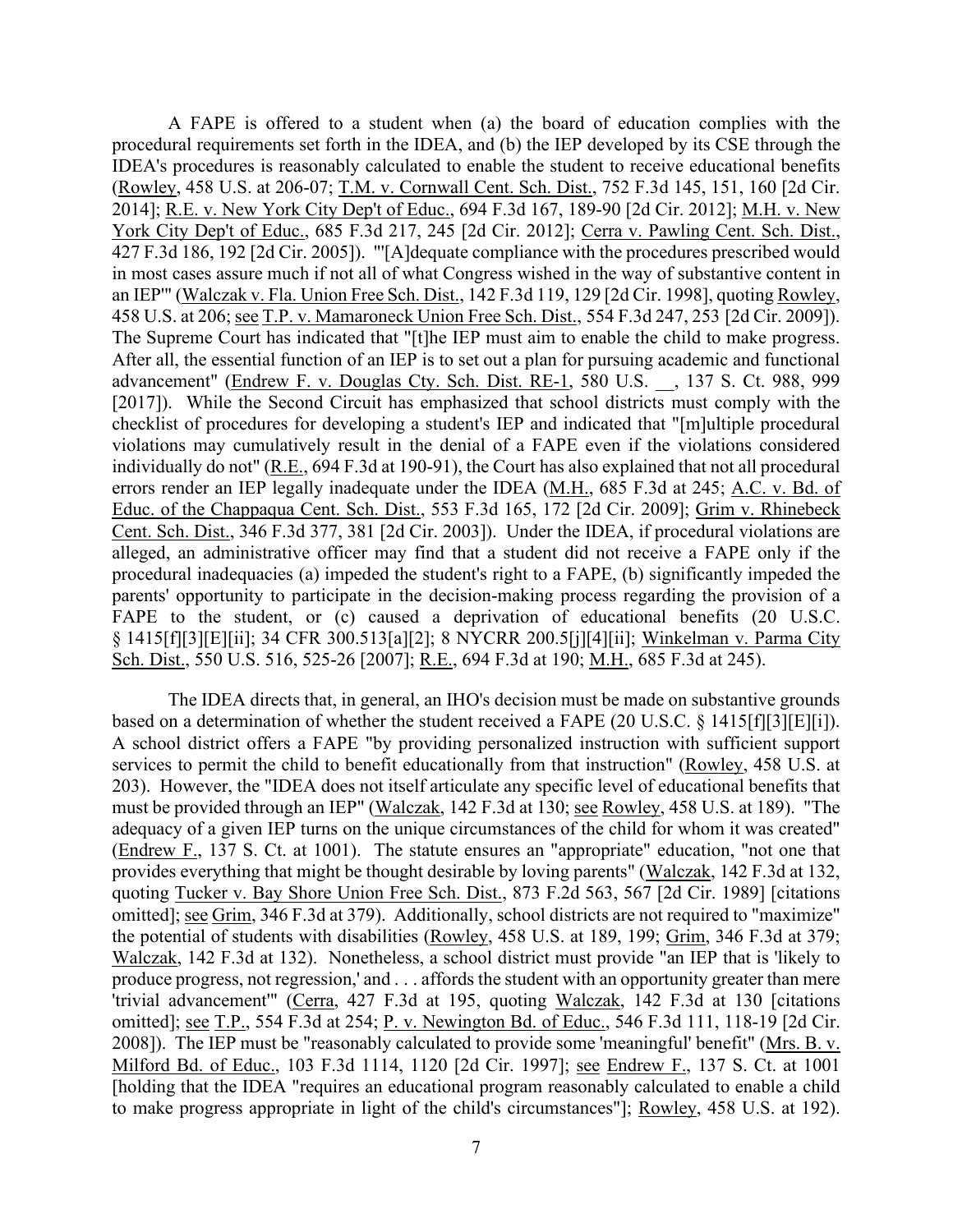The student's recommended program must also be provided in the LRE (20 U.S.C. § 1412[a][5][A]; 34 CFR 300.114[a][2][i], 300.116[a][2]; 8 NYCRR 200.1[cc], 200.6[a][1]; see Newington, 546 F.3d at 114; Gagliardo v. Arlington Cent. Sch. Dist., 489 F.3d 105, 108 [2d Cir. 2007]; Walczak, 142 F.3d at 132).

education curriculum (see 34 CFR 300.320[a][2][i], [2][i][A]; 8 NYCRR 200.4[d][2][iii]), and An appropriate educational program begins with an IEP that includes a statement of the student's present levels of academic achievement and functional performance (see 34 CFR 300.320[a][1]; 8 NYCRR 200.4[d][2][i]), establishes annual goals designed to meet the student's needs resulting from the student's disability and enable him or her to make progress in the general provides for the use of appropriate special education services (see 34 CFR 300.320[a][4]; 8 NYCRR 200.4[d][2][v]).<sup>3</sup>

 70 [1985]; R.E., 694 F.3d at 184-85; T.P., 554 F.3d at 252). In Burlington, the Court found that in a proper case under the IDEA (471 U.S. at 370-71; see Gagliardo, 489 F.3d at 111; Cerra, 427 (Burlington, 471 U.S. at 370-71; <u>see</u> 20 U.S.C. § 1412[a][10][C][ii]; 34 CFR 300.148). A board of education may be required to reimburse parents for their expenditures for private educational services obtained for a student by his or her parents, if the services offered by the board of education were inadequate or inappropriate, the services selected by the parents were appropriate, and equitable considerations support the parents' claim (Florence County Sch. Dist. Four v. Carter, 510 U.S. 7 [1993]; Sch. Comm. of Burlington v. Dep't of Educ., 471 U.S. 359, 369- Congress intended retroactive reimbursement to parents by school officials as an available remedy F.3d at 192). "Reimbursement merely requires [a district] to belatedly pay expenses that it should have paid all along and would have borne in the first instance" had it offered the student a FAPE

the appropriateness of such placement (Educ. Law  $\S$  4404[1][c]; <u>see R.E.</u>, 694 F.3d at 184-85). The burden of proof is on the school district during an impartial hearing, except that a parent seeking tuition reimbursement for a unilateral placement has the burden of proof regarding

## **VI. Discussion**

#### **A. February 2020 IEP**

 I will turn first to the parents' cross-appeal, in which they assert numerous arguments why the IHO should have concluded that the February 2020 IEP was procedurally and substantively inappropriate.

## **1. Sufficiency of Evaluative Information**

 appeal that the district psychoeducational evaluation did not include a "full battery of tests . . . to With respect to the sufficiency of evaluations conducted, the parents allege in their cross-

<span id="page-7-0"></span> ambitious in light of his [or her] circumstances, just as advancement from grade to grade is appropriately <sup>3</sup> The Supreme Court has stated that even if it is unreasonable to expect a student to attend a regular education setting and achieve on grade level, the educational program set forth in the student's IEP "must be appropriately ambitious for most children in the regular classroom. The goals may differ, but every child should have the chance to meet challenging objectives" (Endrew F., 137 S. Ct. at 1000).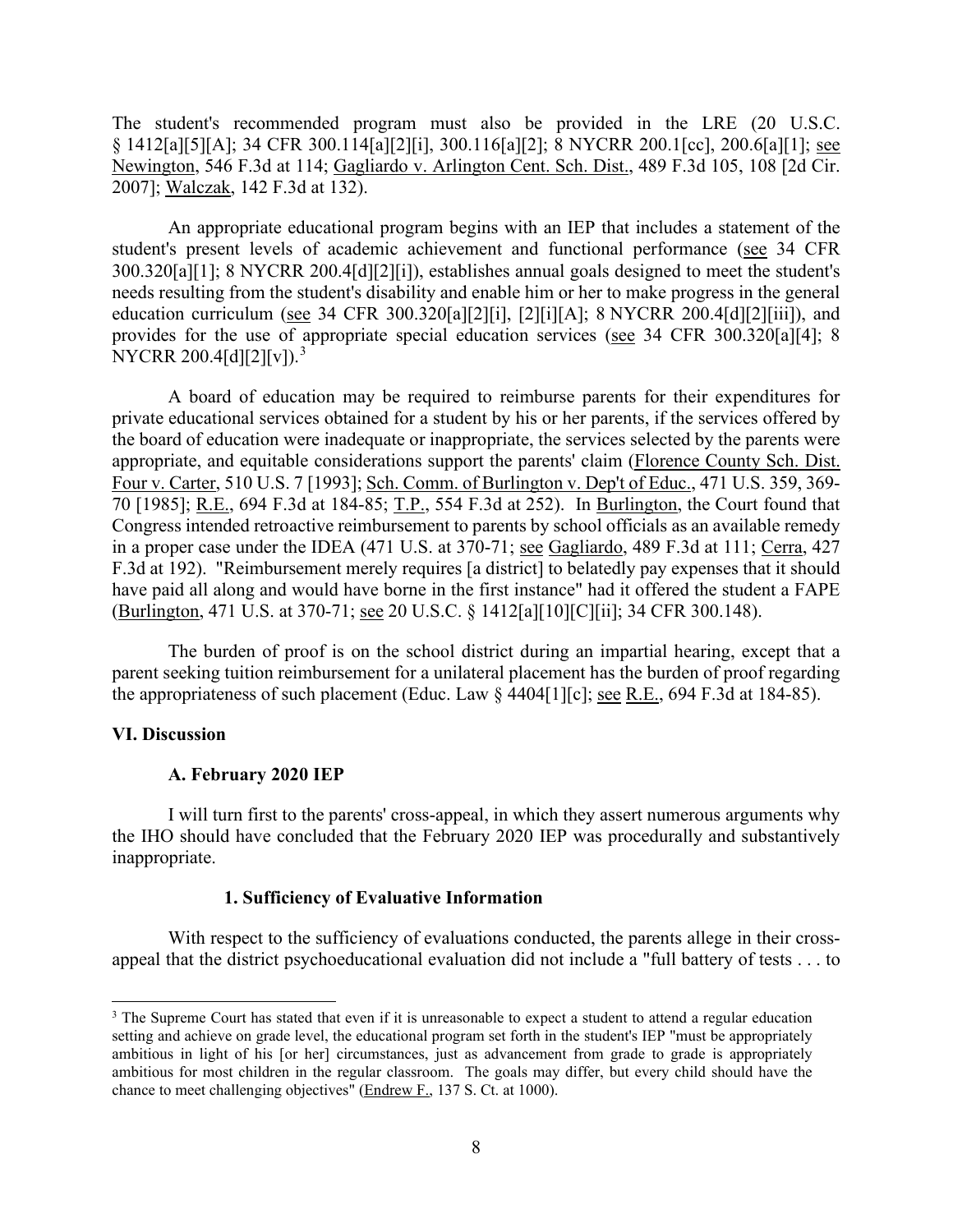assess the full extent of [the student's] academic struggles in reading and writing (Answer & Cr.- Appeal at p. 9).

 § 1414[b][2][C]; 34 CFR 300.304[b][3]; 8 NYCRR 200.4[b][6][x]). A district must ensure that a An initial evaluation of a student must include a physical examination, a psychological evaluation, a social history, a classroom observation of the student and any other "appropriate assessments or evaluations," as necessary to determine factors contributing to the student's disability (8 NYCRR 200.4[b][1]). Any evaluation of a student with a disability must use a variety of assessment tools and strategies to gather relevant functional, developmental, and academic information about the student, including information provided by the parent, that may assist in determining, among other things the content of the student's IEP (20 U.S.C. § 1414[b][2][A], [B]; 34 CFR 300.304[b][1][ii]; see Letter to Clarke, 48 IDELR 77 [OSEP 2007]). In particular, a district must rely on technically sound instruments that may assess the relative contribution of cognitive and behavioral factors, in addition to physical or developmental factors (20 U.S.C. student is appropriately assessed in all areas related to the suspected disability, including, where appropriate, social and emotional status (20 U.S.C. § 1414[b][3][B]; 34 CFR 300.304[c][4]; 8 NYCRR 200.4[b][6][vii]). An evaluation of a student must be sufficiently comprehensive to identify all of the student's special education and related services needs, whether or not commonly linked to the disability category in which the student has been classified (34 CFR 300.304[c][6]; 8 NYCRR 200.4[b][6][ix]).

300.311; 8 NYCRR 200.4[j]; see also 8 NYCRR 200.4[c][6]). As the student's achievement when disability (see 34 CFR 300.309[a][1]; 8 NYCRR 200.4[j][3]), State and federal regulations require NYCRR 200.[4](#page-8-0)[j][1][i]; [2]; <u>see</u> 34 CFR 300.308[a]; 300.310).<sup>4</sup> Finally, when determining eligibility for a student suspected of having a learning disability, the CSE shall prepare a written conclusion (8 NYCRR 200.4[j][5]; <u>see</u> 34 CFR 300.311). In addition to drawing on a variety of sources including "aptitude and achievement tests, parent input, and teacher recommendations, as well as information about the student's physical condition, social or cultural background, and adaptive behavior" (8 NYCRR 200.4[c][1]), federal and State regulations prescribe additional procedures that a CSE must follow when conducting an initial evaluation of a student suspected of having a learning disability (see 34 CFR 300.307 provided with appropriate instruction is central to determining whether a student has a learning that the evaluation of a student suspected of having a learning disability "include information from an observation of the student in routine classroom instruction and monitoring of the student's performance," and further require that the CSE include the student's regular education teacher (8 report containing specific documentation and certification(s) in writing as to whether the report reflects each member's conclusion or, if not, a separate statement presenting the member's

A CSE convened on February 10, 2020 for a determination of the student's initial eligibility for special education and related services (Dist. Ex. 1 at pp. 1, 14). The February 2020 CSE had before it a November 6, 2019 classroom teacher progress report, a November 25, 2019 social history report, a December 16, 2019 classroom observation, a January 16, 2022 speech-language

<span id="page-8-0"></span><sup>&</sup>lt;sup>4</sup> More specifically, the CSE must consider data that demonstrates that the student was provided appropriate assessments of achievement at reasonable intervals, reflecting formal assessments of student progress during instruction by qualified personnel in a "regular education setting," and data-based documentation of "repeated instruction" (8 NYCRR 200.4[j][1][ii][a]-[b]).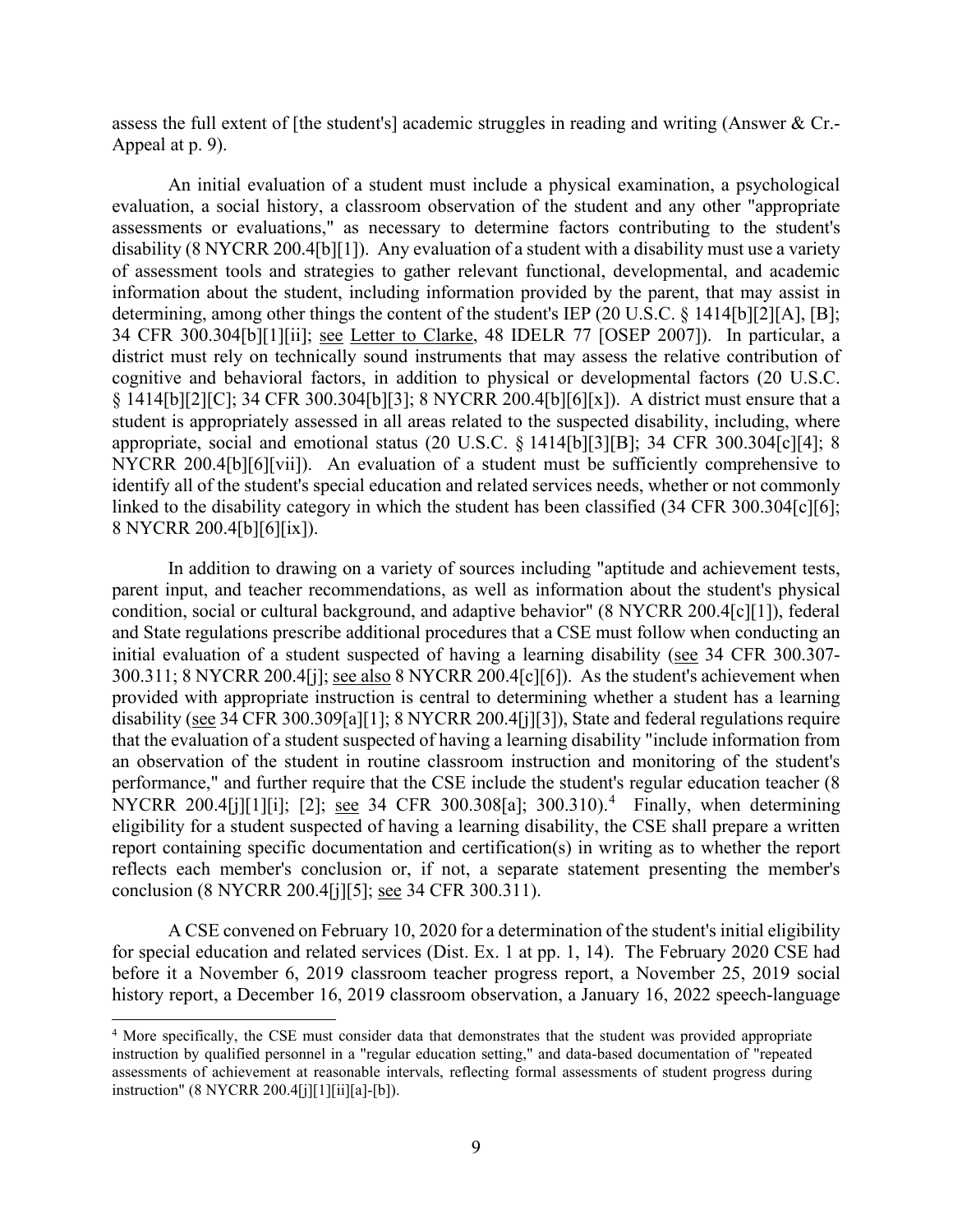a student with a learning disability (Dist. Exs. 1 at p. 1; 2 at p. 1). screening form, a January 22, 2022 level I vocational assessment, and a February 3, 2020 district psychoeducational evaluation (Tr. pp. 18-19; Dist. Exs. 1 at pp. 1-2; 2 at p. 1; see Dist. Exs. 3-8). The February 2020 CSE determined that the student was eligible for special education services as

 expressive verbally," but noted that his written work did not match his verbal expression (Dist. Ex. his overall comprehension was good (id.). According to the teacher report, the student's overall using algorithms, but his classwork and homework were messy (id. at p. 1). The student had some more expressive styles and details, and he needed a lot of time to write short responses (id.). With but was easily redirected (id.). The teacher indicated that the student learned best during class through kinesthetic activities, but was also able to understand written information (id. at p. 3). The November 6, 2019 classroom teacher progress report described the student as "very 3 at p. 1). The teacher report indicated that the student was sometimes distracted in class, but that reading skills were at the eighth-grade level, but he sometimes missed details when reading advanced texts (id. at pp. 1-2). The student's math skills were at grade level, he was proficient at difficulty with word problems and his recent quiz scores were low (id.). The teacher report indicated that the student's skills in grammar and spelling were good, but his written work did not reflect the complexity of ideas he expressed verbally (id. at p. 2). The student struggled to use respect to social/emotional development, the teacher report stated that the student was very active socially and friendly with everyone (id.). He could become distracted by his friends during class discussions and with hands on activities, preferred to receive information aurally, visually, or

 grade social studies/geography class, which consisted of 26 students ranging from fifth grade to eighth grade and included three teachers (Dist. Ex. 8 at p. 1). The student reportedly followed A December 16, 2019 classroom observation was conducted during the student's eighth directions and attended well during the activity  $(id)$ .

A January 16, 2020 speech-language screening report indicated that the student was screened using the Clinical Evaluation of Language Fundamentals - Fifth Edition (CELF-5) Screener to assess his expressive and receptive language skills (Dist. Ex. 6 at p. 1). The student showed strength in following directions, sentence assembly, and semantic relationships, and weakness in word classes (id.). The student met the criterion score for his age and the screening determined that the student did not require a full speech-language evaluation (id.).

 Children-Fifth Edition (WISC-V) (Dist. Ex. 4 at p. 1). The student was evaluated by a district school psychologist on January 22, 2020 and a psychoeducational evaluation report dated February 3, 2020 reflected that the student was assessed using a student interview, the Wechsler Individual Achievement Test, Third Edition (WIAT-III), the Behavior Assessment System for Children-Third Edition (BASC-3), the Delis-Kaplan Executive Function System (D-KEFS): Tower test, and the Wechsler Intelligence Scale for

According to the student interview and the school psychologist's behavior observations, the student expressed interest in the evaluation process and appeared motivated to participate (Dist. Ex. 4 at p. 1). During the course of the evaluation, the student informed the school psychologist that he believed he was easily distracted and that this impacted his functioning in different academic areas (id.). The student reported that when reading, he often had to reread and that had impacted his enjoyment of reading (id.). In math, the student reported that he lost track of his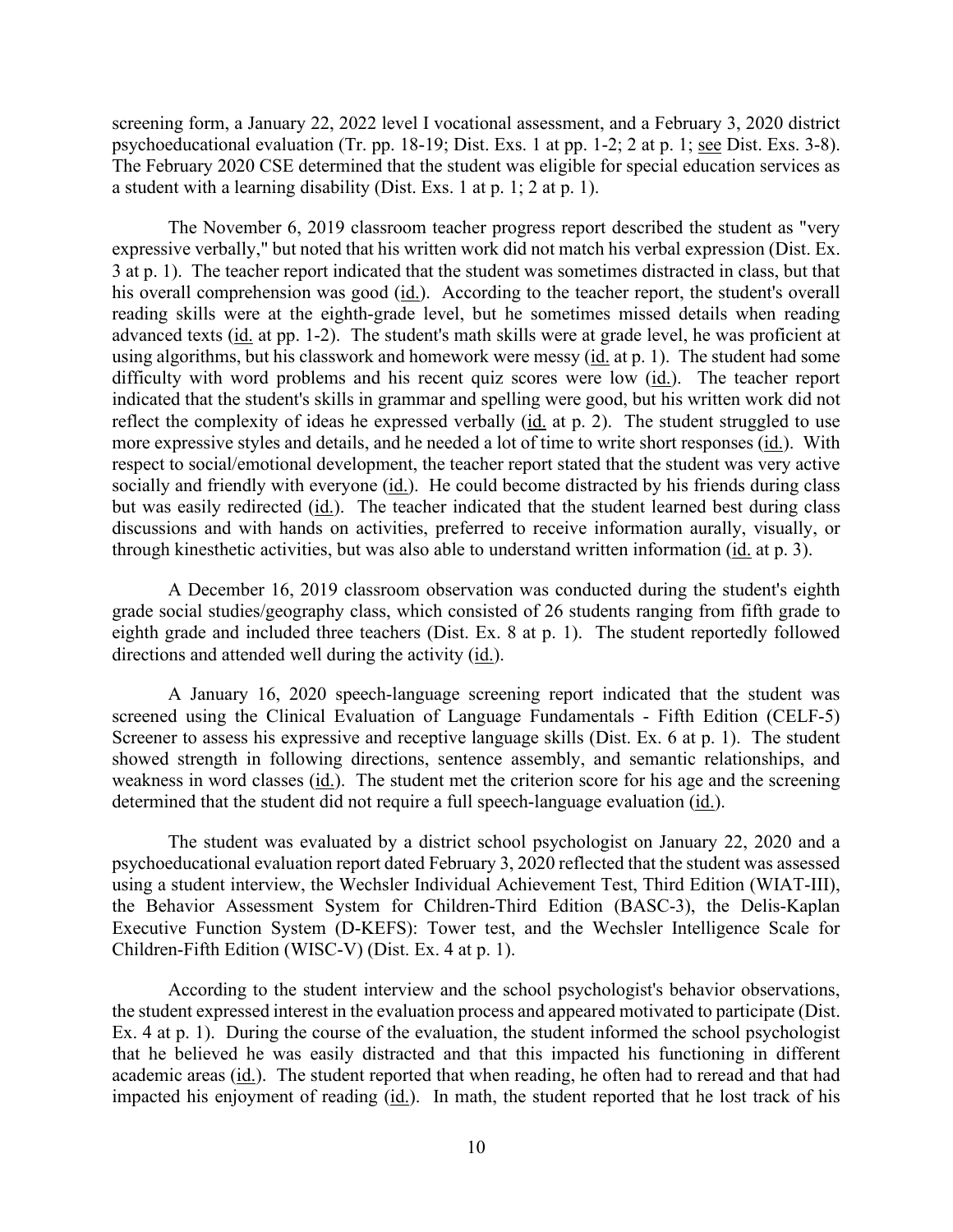place within math problems but still enjoyed math (id.). The school psychologist noted that during the math problem solving subtest of the WIAT-III, the student persisted at challenging problems and often checked over his work to evaluate the reasonability of his answers (id.). The student also informed the school psychologist that the act of writing notes helped him to internalize information and he also stated that science was his favorite class (id.).

him within the average range of functioning (id. at pp. 1-2, 4). The student completed two tasks of 13, which placed him in the high average range of functioning  $(id.)$ <sup>5</sup> On the matrix reasoning increase[d]"  $(id.$  at p. 2). The student's cognitive ability was assessed using the WISC-V (Dist. Ex. 4 at p. 1). The school psychologist noted that the student's scores across the verbal comprehension index, visual spatial reasoning index, fluid reasoning index, working memory index and processing speed index were relatively even across all of the assessed areas and that the student's overall score of 99 placed on the fluid reasoning index: matrix reasoning and figure weights (id. at p. 2). The student displayed strong quantitative reasonability on the figure weights subtest, receiving a scaled score subtest, the student received a "Standard or Scaled Score" of 8, which placed him in the low average range (id. at pp. 2, 4). The school psychologist opined that the discrepancy in the student's performance on the two subtests "could relate to the amount of careful visual attention required to perform each of the tasks, with his performance deteriorating as visual analysis demands

The psychoeducational evaluation report indicated that the student's ability to access and apply acquired word knowledge was measured using the verbal comprehension index of the WISC-V (Dist. Ex. 4 at p. 2). The two subtests, similarities and vocabulary, required verbal concept formation, reasoning, and verbal expression (id.). The student's overall score on the verbal comprehension index was 100, which placed him within the average range of functioning (id.).

puzzles subtest and within the low average range on the block design subtest  $(id.)$ <sup>[6](#page-10-1)</sup> The school The student's ability to evaluate visual details and understand visual spatial relationships was assessed using the visual spatial index of the WISC-V (Dist. Ex. 4 at p. 2). The school psychologist reported that the student performed within the high average range on the visual psychologist stated that the student's high average performance provided evidence of intact ability for mental rotation and high average fluid intelligence (id.). The student's low average performance on the block design subtest was suggestive of relatively weak abilities for visualperceptual organization and the school psychologist opined that "it may be hard for [the student] to impose order upon what he [wa]s examining (id.).

 two subtests and received an overall score of 107, which placed him within the average range of On the working memory index of the WISC-V, the student reportedly scored evenly across

<span id="page-10-0"></span> evaluation (Dist. Ex. 4 at p. 4). The table indicates that the student received a "Standard or Scaled Score" of 15 on the figure weights subtest (compare Dist. Ex. 4 at p. 2, with Dist. Ex. 4 at p. 4). <sup>5</sup> The evaluator included the student's test scores from the WISC-V on a table annexed to the psychoeducational

<span id="page-10-1"></span><sup>6</sup> The table of the student's WISC-V scores annexed to the psychoeducational evaluation reflects that the student received a "Standard or Scaled Score" of eight on the block design subtest and of 13 on the visual puzzles subtest (Dist. Ex. 4 at p. 4). The student received a "Standard or Scaled Score" of 102 on the visual spatial index, which placed him in the 55th percentile (id.).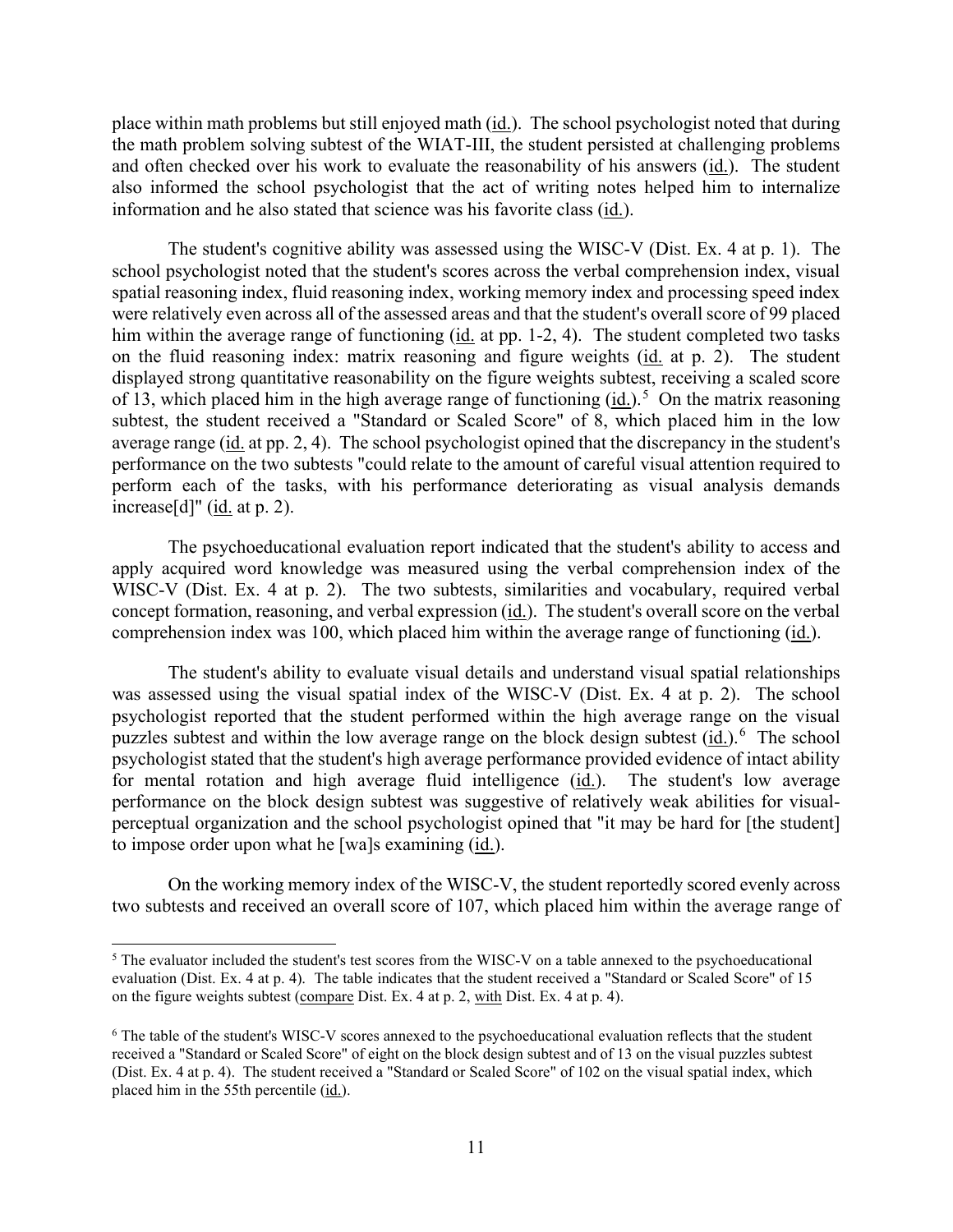functioning and in the 68th percentile (Dist. Ex. 4 at p. 2). The student's ability to efficiently access lower and near the lower limit of the [a]verage range" on naming speed literacy (id.). The school not chance, [we]re 90 out [of] 100" (id.). and retrieve information from long term memory was measured using two WISC-V subtests: naming speed literacy and naming speed quantity (id.). According to the school psychologist, the student "scored solidly within the [a]verage range" on naming speed quantity "but significantly psychologist stated that "[t]he chances that this variability [wa]s due to actual skill differences, and

 assessed using the D-KEFS Tower test, select subtests from the WISC-V, a parent report and a maintained an age-appropriate level of attention and self-control (id.). The parent also reported and relied on a trial-and-error strategy (id.). Similar to the student's Tower test performance, the and was typically disorganized (id.). In the area of social/emotional development, the student was active in his school community, had a strong friend group, and was friendly with everyone (id.). active in his school community, had a strong friend group, and was friendly with everyone (<u>id.</u>). There were no elevated problems reported with regard to the student's attitude towards school or The school psychologist indicated that the student's executive functioning abilities were student self-report from the BASC-3 and by examining the student's behaviors during the evaluation (Dist. Ex. 4 at p. 3). The student reportedly did not display any observable signs of impulsivity during testing (id.). On the BASC-3 self-report, the student indicated that he age-appropriate attentional control (id.). The student's performance on the WISC-V cancellation subtest did not indicate problems with response inhibition or motor perseveration (id.). Notably, the student obtained his lowest intelligence test scores on tasks that required attention to visual detail and the ability to impose order and organization upon his visual field (id.). The student's results on the D-KEFS Tower test indicated that the student had trouble with higher-level planning parent's BASC-3 report placed the student in the extremely elevated range in problem solving and indicated that the student approached tasks in a haphazard fashion, had difficulty with planning, teachers, and no conduct related problems (id.). On the BASC-3 self-report the student reported that he frequently felt nervous, sad, and misunderstood (id.).

 noted that the student often stopped to read sections of text, which slowed his overall reading rate, subtest, the student's score placed him in the 58th percentile, which was within the average range  $(\underline{\mathsf{id}})$ . The student's reading achievement was assessed using two subtests from the WIAT-III: oral reading fluency and reading comprehension (Dist. Ex. 4 at p. 3). The school psychologist and his word identification errors were characterized by inserting words that fit the sentence structure and meaning  $(id)$ . The student read with expression and appropriate phrasing, and he attended carefully to meaning demonstrated by his phrasing, verbal reactions to content and correct answers to comprehension questions (id.). The student's score on the oral reading rate placed him in the 9th percentile and his score on the oral reading accuracy scale placed him in the 45th percentile (id.). On the reading comprehension subtest, the student's score placed him in the 47th percentile, which was within the average range (id.). The student's math achievement was assessed using the math problem solving subtest of the WIAT-III; the student's score placed him in the 84th percentile, which was within the high average range (id.). On the oral discourse comprehension

The district school psychologist who conducted the February 2020 psychoeducational evaluation also served in the role of district representative during the February 2020 CSE meeting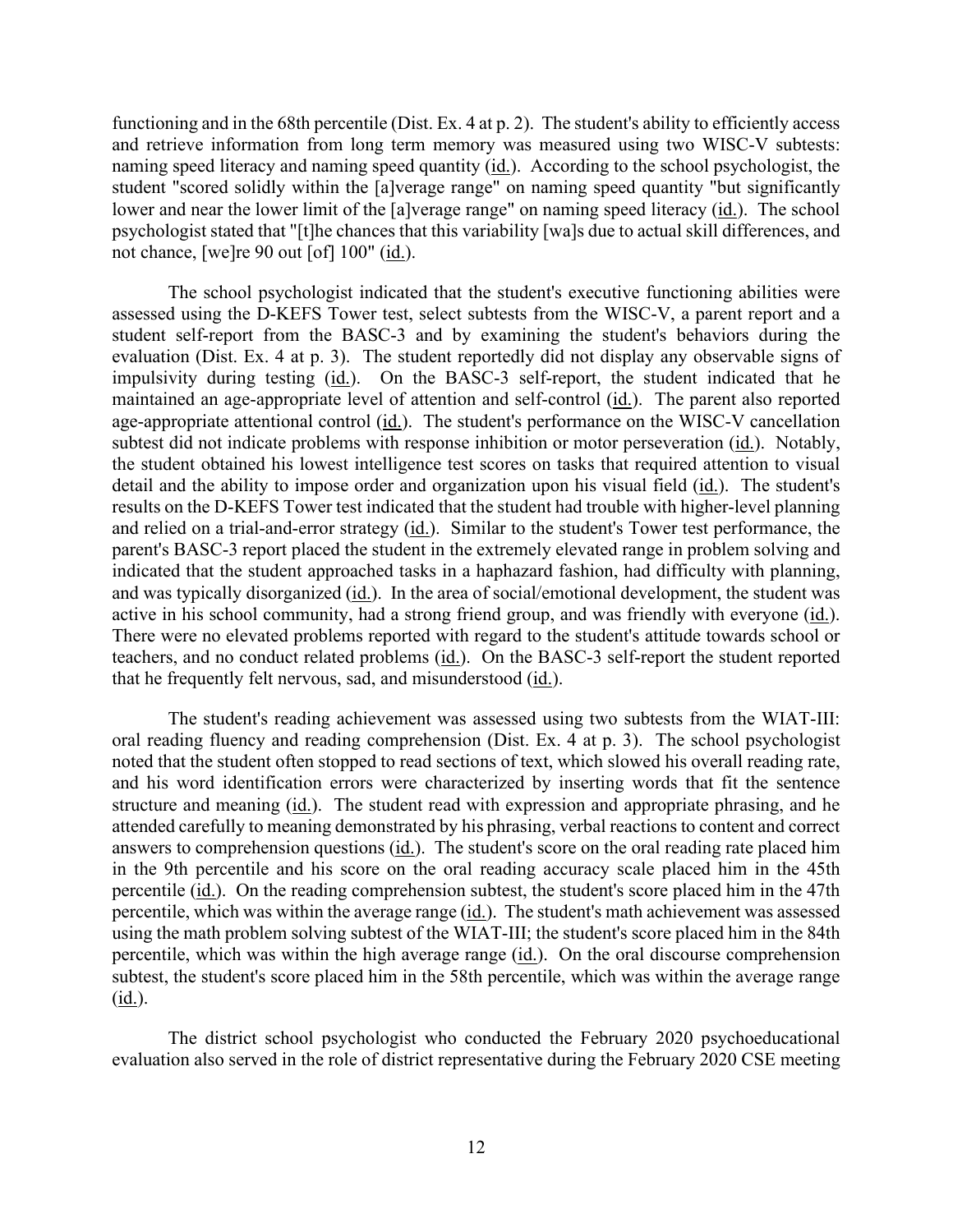parents, the social history, a teacher progress report, a classroom observation and the (district representative)<sup>7</sup> testified that the February 2020 CSE considered information from the psychoeducational evaluation he conducted (Tr. pp. 16, 17-19). The February 2020 CSE also considered the speech-language screening (Tr. p. 19). The district representative testified that the evaluative information considered by the February 2020 CSE indicated that the student needed help and that he had difficulty with time management, comprehension, and in written expression with getting his ideas out efficiently and in an organized manner (Tr. p. 20).

 (Tr. pp. 21-22). The teacher report considered by the February 2020 CSE indicated that the student comprehension and math was "rated a little bit lower" (Tr. p. 23). The district representative also testified that during the psychoeducational evaluation the student exhibited mild delays in processing speed, retrieval of verbal information from memory, and block design, which required him to impose organization in an unstructured, unfamiliar task generally understood what was going on and would be able to participate in discussions and display comprehension, however "he had trouble getting things done on time, and maybe at times, he needed refocusing" (Tr. pp. 22-23). The teacher report further indicated that the student was not far behind, his skill competencies were on grade level in reading, decoding, reading

 the parents, the district representative testified that he did not administer all subtests of the WIAT- subtests during the January 2020 psychoeducational evaluation, as more efficient and because he among the reasons for the referral of the student for an evaluation was "his writing . . . not matching reading comprehension (Tr. pp. 54-55). The district representative could not recall if the CSE had With respect to the aspects of the psychoeducational evaluation specifically challenged by III, including tests to assess the student's writing and spelling (Tr. pp. 41-42). The district representative justified choosing certain subtests, rather than administering a full battery of wanted to "get to the heart" of the student's issues, based on his "areas of cognitive vulnerability and weakness" (Tr. pp. 53-54). However, it is unclear why the district representative chose not to conduct subtests to assess the student's written expression, given his concession in testimony that up with his oral abilities," along with his time management, ability to complete assignments, and a copy of the student's report card at the meeting (Tr. p. 43). Also of note is the lack of information in the hearing record indicating that the CSE considered data demonstrating that, prior to or as part of the referral process, the student was provided appropriate instruction or data-based documentation of repeated assessments of achievement at reasonable intervals, reflecting formal assessment of the student's progress during instruction (8 NYCRR 200.4[j][1][ii][a]-[b]).

 In light of the foregoing, the evidence in the hearing record does not support the IHO's conclusion that the CSE considered sufficient evaluative information. However, the deficiencies in the evaluative information are a procedural violation, and the degree to which the violation impeded the student's right to a FAPE, significantly impede the parents' opportunity to participate in the decision-making process regarding the provision of a FAPE to the student, or caused a deprivation of educational benefits will be discussed further below (20 U.S.C. § 1415[f][3][E][ii]; 34 CFR 300.513[a][2]; 8 NYCRR 200.5[j][4][ii]).

<span id="page-12-0"></span><sup>7</sup> Such a dual role is permissible, and I have used the term school psychologist and district representative interchangeably in this decision.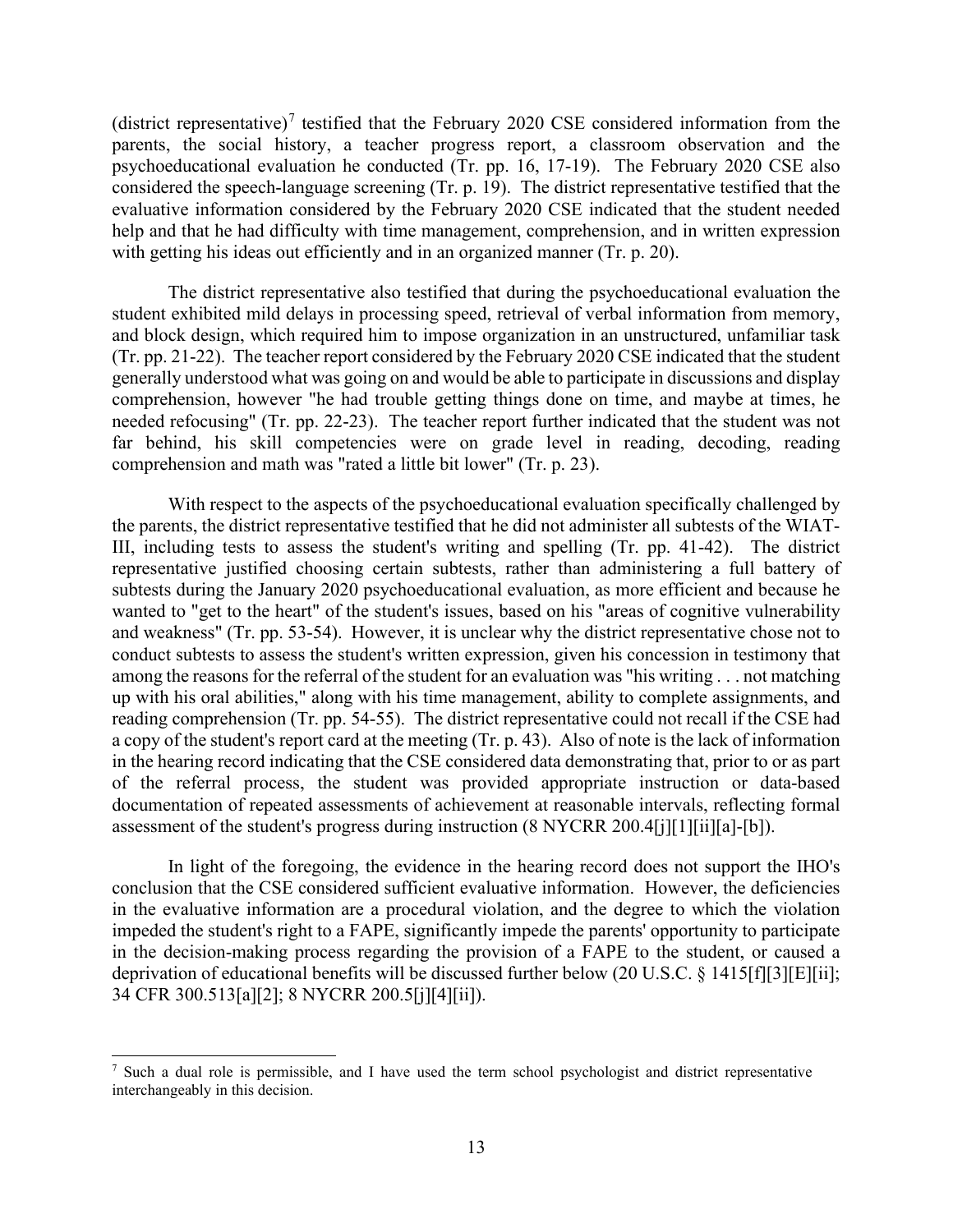## **2. Present Levels of Performance**

 information and the IEP itself reflected that the student struggled with reading fluency and rate, and exhibited social/emotional needs (Answer & Cr.-Appeal at pp. 7-8). Next, the parents allege that the district members of the February 2020 CSE "viewed [the student's] academic and emotional needs through a very narrow lens" and that the district representative testified that the student "had only three areas of deficit that required remediation, namely, time management, planning, and reading comprehension," whereas the evaluative storage and retrieval of verbal information, reading accuracy, matrix reasoning, writing, slow processing speed, visual-perceptual weaknesses, concentration, and executive functioning skills,

NYCRR 200.4[d][2][i]; <u>see</u> 8 NYCRR 200.1[ww][3][i]). In developing the recommendations for Among the elements of an IEP is a statement of a student's academic achievement and functional performance and how the student's disability affects his or her progress in relation to the general education curriculum (20 U.S.C. § 1414[d][1][A][i][I]; 34 CFR 300.320[a][1];8 a student's IEP, the CSE must consider the results of the initial or most recent evaluation; the student's strengths; the concerns of the parents for enhancing the education of their child; the academic, developmental, and functional needs of the student, including, as appropriate, the student's performance on any general State or district-wide assessments as well as any special

 factors as set forth in federal and State regulations (34 CFR 300.324[a]; 8 NYCRR 200.4[d][2]). The February 2020 IEP included the current assessment findings which provided evidence The February 2020 IEP included the current assessment findings which provided evidence of the student's age-appropriate ability to organize events and knowledge in an accurate and precise evaluation, the IEP reported that the student was able to register, maintain, and manipulate an average but that his reading pace was deficient due to memory and processing difficulties (Dist. solving task (Dist. Exs. 1 at p. 2; 4 at p. 3). According to the IEP, the student reported being easily way (Dist. Exs. 1 at p. 1; 4 at p. 5). Consistent with the February 2020 psychoeducational average quantity of information in conscious awareness, but reported having trouble with concentration (Dist. Exs. 1 at p. 1; 4 at p. 5). The IEP reflected that the student exhibited deficits in executive functioning and his reasoning ability diminished as tasks required increased levels of visual analysis (Dist. Exs. 1 at p. 2; 4 at p. 2). The IEP also included information from the psychoeducational report that the student's decoding and reading comprehension skills were Exs. 1 at p. 2; 4 at p. 3). The IEP reported that the student scored above average on a math problemdistracted, which impacted his academic functioning (Dist. Exs. 1 at p. 2; 4 at p. 1).

comprehension, attention, and completing his increased workload (Dist. Exs. 1 at p. 2; 4 at p. 1). comprehension, attention, and completing his increased workload (Dist. Exs. 1 at p. 2; 4 at p. 1). In addition, according to the IEP, there were concerned about the student's lack of efficiency, as student's difficulty with storage and retrieval of verbal information interfered with his ability to The IEP reported that the parents were concerned about the student's difficulties with well as his difficulty planning and starting tasks (Dist. Ex. 1 at p. 2). The IEP reported that the follow along with discussions and caused him to appear distracted (id.). Finally, the IEP included information from the teacher report that the student's abilities in written expression did not correspond with his verbal expression (Dist. Exs. 1 at p. 2; 3 at p. 1).

In the area of social development, the IEP included information from the psychoeducational evaluation that the student was regarded by teachers and family as having many personality strengths, although he seemed to be experiencing a significant level of emotional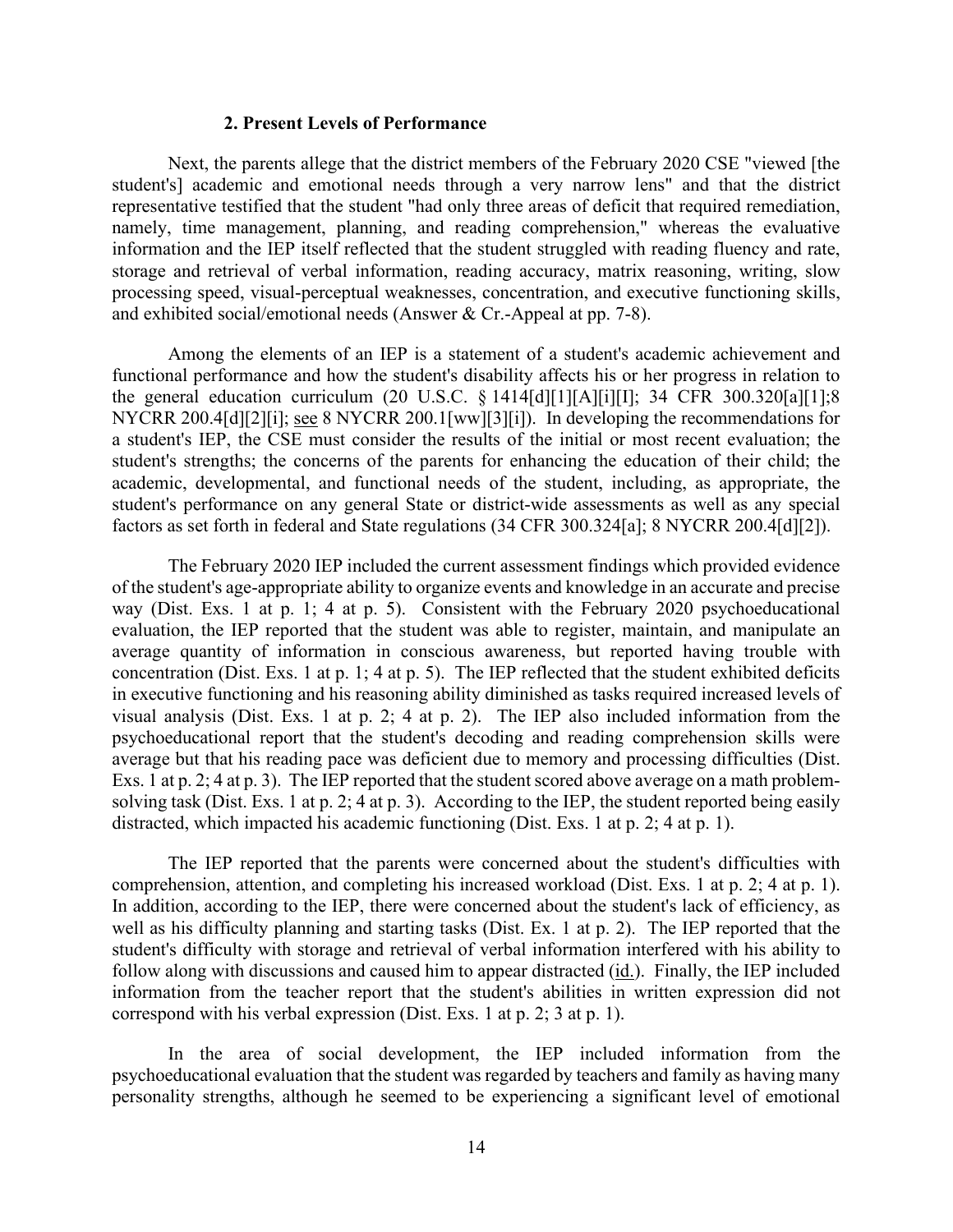putting forth substantial effort (Dist. Exs. 1 at p. 2; 4 at p. 3). The IEP indicated that the student's (Dist. Exs. 1 at p. 2; 4 at p. 3). distress possibly due to his dissatisfaction with his ability to perform a variety of tasks, even when emotional distress often manifested in physical symptoms such as headaches and stomachaches

narrow view of the student's needs, as argued by the parents (see Tr. pp. 24, 33), the present levels psychoeducational evaluation report.<sup>8</sup> The degree to which the CSE recommended supports to Overall, even if the district representative's testimony at the impartial hearing reflected a of performance accurately reported the results of the evaluative information that was before the CSE included the main areas of concern raised by the parents, the teacher, and as reported in the address these identified needs, however, will be discussed further below.

## **3. Annual Goals**

 social/emotional annual goals. In addition, the parents take issue with the minimal goals included In their cross-appeal, the parents allege that the IEP lacked reading, math, and in the IEP in area of time management, and further assert required the student was inappropriately expected to "self-implement his goals" (Answer & Cr.-Appeal at p. 8).

meet each of the student's other educational needs that result from the student's disability (see 20 ending with the next scheduled review by the committee (8 NYCRR 200.4[d][2][iii][b]; <u>see</u> 20 An IEP must include a written statement of measurable annual goals, including academic and functional goals designed to meet the student's needs that result from the student's disability to enable the student to be involved in and make progress in the general education curriculum; and U.S.C. § 1414[d][1][A][i][II]; 34 CFR 300.320[a][2][i]; 8 NYCRR 200.4[d][2][iii]). Each annual goal shall include the evaluative criteria, evaluation procedures and schedules to be used to measure progress toward meeting the annual goal during the period beginning with placement and U.S.C. § 1414[d][1][A][i][III]; 34 CFR 300.320[a][3]).

completion of weekly assignments and projects (id. at p. 5). In addition, the student was working the time it took him to draft an essay by ten percent  $(i_d$  at p. 7). The student's February 2020 IEP featured three annual goals to address the student's needs in executive functioning and writing (Dist. Ex. 1 at pp. 5-7). To address the student's needs in the area of executive functioning, the student was working on establishing a time frame for the on formulating and writing down a question or prediction relevant to an upcoming lesson and privately reflecting upon the accuracy of that question or prediction at the conclusion of the lesson (id. at p. 6). Finally, to address the student's writing difficulties the student was expected to reduce

 goals on the student's February 2020 IEP, and the goals were "reasonable as a tool for measuring" whether the student was benefitting from intervention (Tr. p. 31). He explained that the first goal According to the district representative, evaluating the student's progress was built into the directly addressed the student's abilities in self-regulating, planning, and time management (Tr. p. 31). In addition, he noted that the expectation was for the student to engage in the "process of

<span id="page-14-0"></span>needs, the IEP included only the teacher's characterization of the student's weakness in this area (see Dist. Ex. 1 <sup>8</sup> To be sure, given that the psychoeducational evaluation report did not assess the student's written expression at p. 2).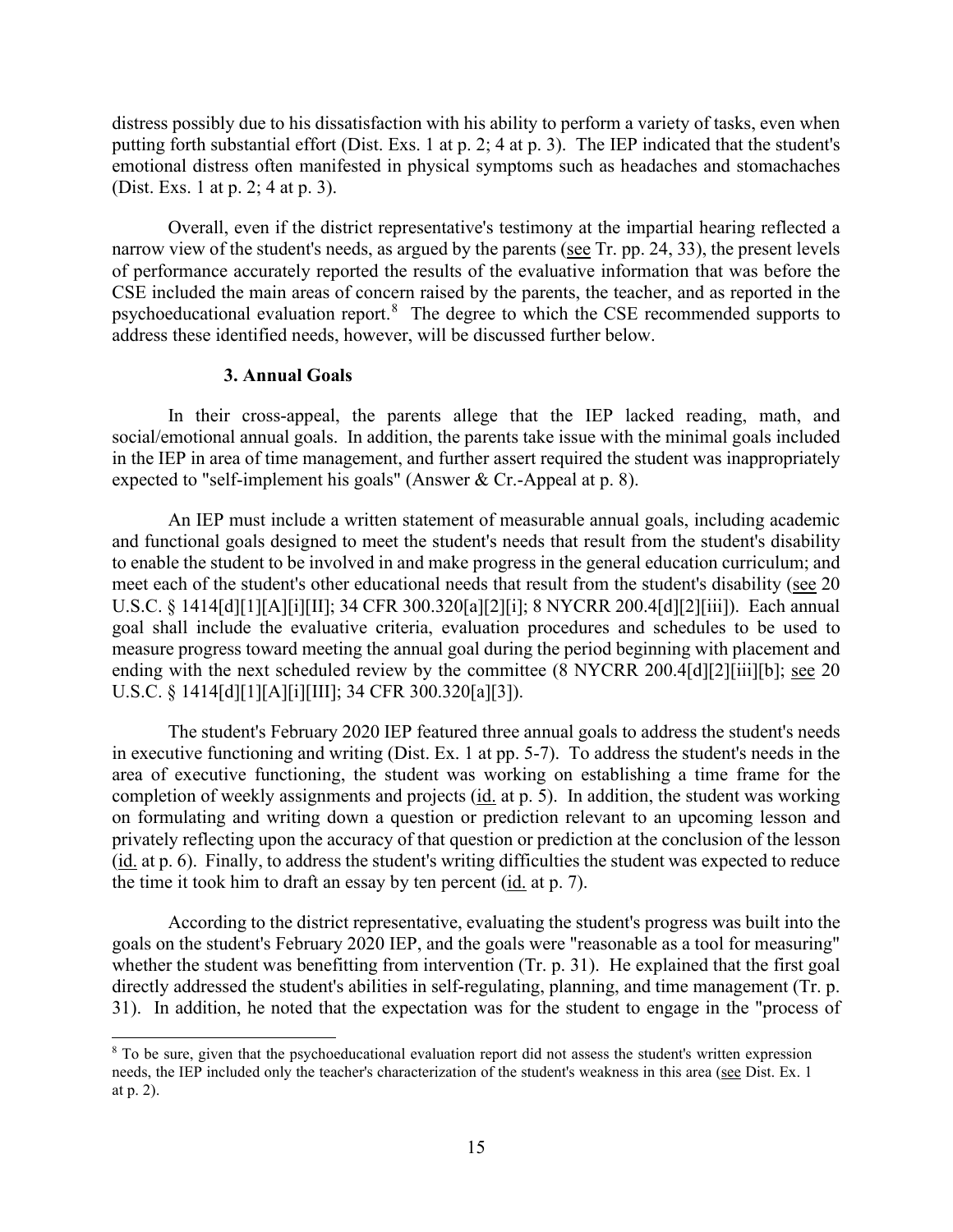predictions, which would show whether he was benefitting from the SETSS (id.). Finally, the forethought" and seek out information rather than being a "passive recipient of information" (Tr. p. 32). The student was further expected to build into his routine the daily recording of his district representative opined that the student's goal addressing his ability to write essays more efficiently, in a more organized manner, and in ten percent less time, would be a reasonable way to assess progress (Tr. pp. 32-33).

of the student's needs in the present levels of performance (see Dist. Ex. 1 at pp. 1-3, 5-7).<sup>9</sup> Moreover, the annual goal targeting the speed at which the student could write an essay did not seem to take into account whether an essay developed more quickly would be written with While the parents argue that the IEP should have included reading, math, and social/emotional goals, the IDEA does not require that a district create a specific number of goals for each of a student's deficits, and the failure to create a specific annual goal does not necessarily rise to the level of a denial of FAPE; rather, a determination must be made as to whether the IEP, as a whole, contained sufficient goals to address the student's areas of need. (J.L. v. New York City Dep't of Educ., 2013 WL 625064, at \*13 [S.D.N.Y. Feb. 20, 2013]; see C.M. v. New York City Dep't of Educ., 2017 WL 607579, at \*20-\*21 [S.D.N.Y. Feb. 14, 2017]). There is merit, however, to the parents' argument that the annual goals were lacking, particularly given the lack of focus on the student's difficulty with storage and retrieval of information, despite the articulation improved retrieval skills (id. at p. 7). It may be that evaluation of the student's written expression would have yielded more insight to develop a better goal to address the student's writing needs.

without more, would not support a finding that the district denied the student a FAPE (see P.K. v. Based on the foregoing, the annual goals had some defects; however, such deficiencies, New York City Dep't of Educ., 819 F. Supp. 2d 90, 109 [E.D.N.Y. 2011] [noting reluctance to find a denial of a FAPE based on failures in IEPs to identify goals or methods of measuring progress], aff'd, 526 Fed. App'x 135 [2d Cir. May 21, 2013]). Rather, it is the other defects in the CSE process and resultant IEP discussed herein that lead to the ultimate finding in this matter that the district failed to meet its burden to demonstrate that it offered the student a FAPE for the 2020-21 school year.

## **4. Special Education Teacher Support Services and Supports for Management Needs**

In their cross-appeal, the parents argue that the February 2020 CSE's recommendation that the student attend "a large general education classroom" was inappropriate and that the view that SETSS would address the student's significant needs was "nothing more than an aspiration" (Answer & Cr.-Appeal at p. 9). In addition, the parents allege that the IEP failed to include recommendations for small-group instruction in the classroom or sufficient supports for the student's challenges with attention.

As the parents point out, SETSS are not defined in the State continuum of special education services (see 8 NYCRR 200.6). As has been laid out in prior administrative proceedings, the term is not used anywhere other than within this school district and a static and reliable definition of

<span id="page-15-0"></span><sup>&</sup>lt;sup>9</sup> On the other hand, the IEP includes supports for the student's management needs that address the student's verbal storage and retrieval weaknesses (Dist Ex. 1 at p. 3).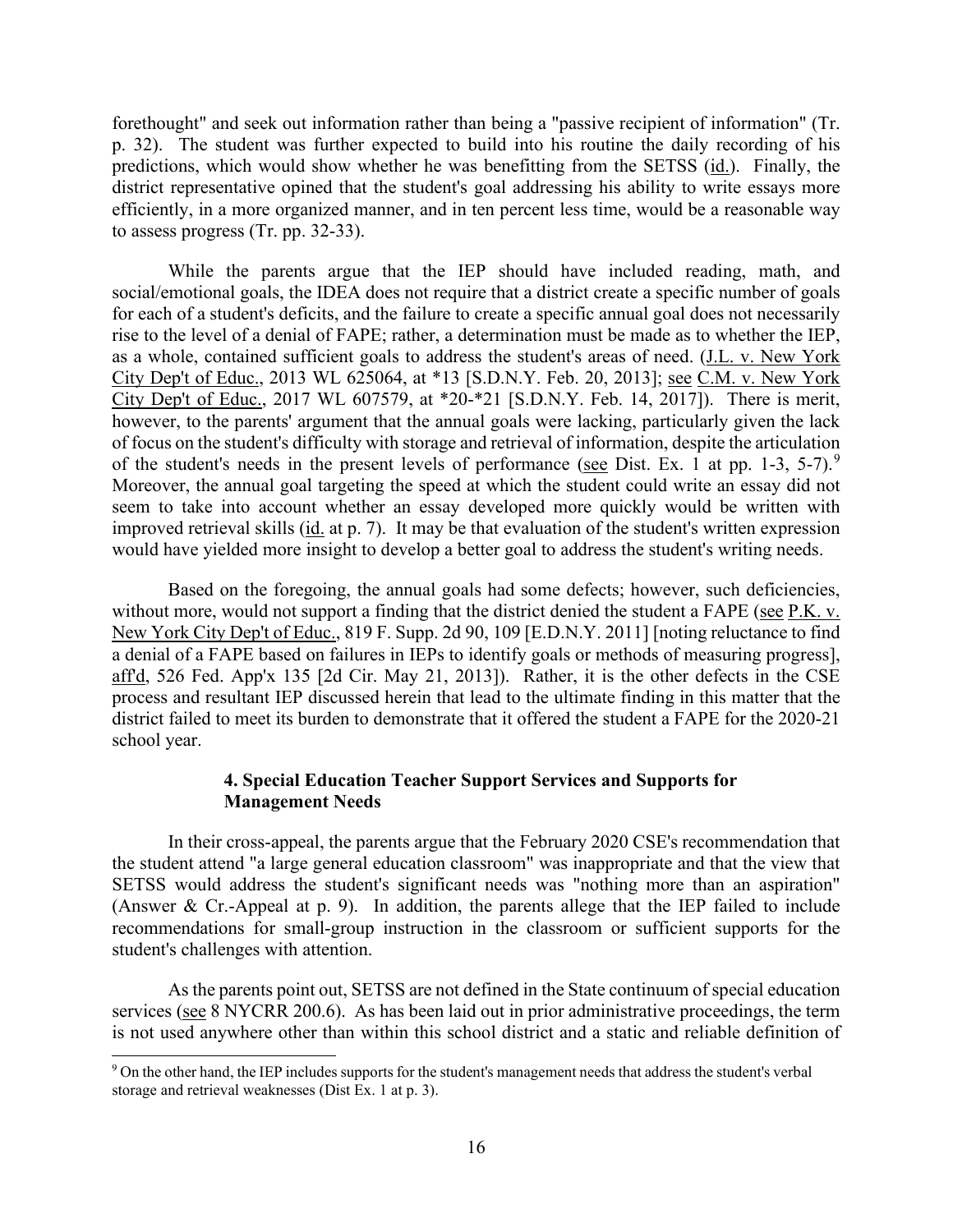"SETSS" does not exist within the district, and unless the parties and the hearing officer take the time to develop a record on the topic in each proceeding it becomes problematic (see Application of the Dep't of Educ., Appeal No. 20-125). For example, SETSS has been described in a prior proceeding as "a flexible hybrid service combining Consultant Teacher and Resource Room Service" that was instituted under a temporary innovative program waiver to support a student "in the general education classroom" (Application of a Student with a Disability, Appeal No. 16-056), and in another proceeding it was suggested that SETSS was more of an a la carte service that is completely disconnected from supporting the student in a general education classroom setting (Application of a Student with a Disability, Appeal No. 19-047).

 because SETSS was "good for students who need[ed] coaching with time management, help with 24). He stated that SETSS allowed students to work in small groups and offered coaching and specified on the student's February 2020 IEP, and instead the district representative testified during the impartial hearing that the group size would not be more than eight (Tr. pp. 37-38). Based on The district representative testified that the CSE recommended SETSS for the student organizing thoughts and ideas and pacing for the completion of writing assignments" (Tr. pp. 23 assistance in the student's areas of identified needs (Tr. p. 24). The group size for SETSS was not this testimonial, after the fact description, it would seem that the district representative believed that the SETSS was very similar or identical to resource room services (8 NYCRR 200.6[f]).

 supplemental programs" (8 NYCRR 200.6[f]). State regulations also specify that "[A]n exceed five students per teacher except that, in the city school district of the City of New York, the group ratio was not described at all. The district relied on retrospective testimonial evidence if the district could rely on the testimonial definition of SETSS as a maximum of 8 students in a group, there is no evidence in the hearing record that the district followed the procedures to obtain State regulation defines resource room as a "special education program for a student with a disability registered in either a special class or regular class who is in need of specialized supplementary instruction in an individual or small group setting for a portion of the school day" (8 NYCRR 200.1[rr]). Resource room programs "shall be for the purpose of supplementing the regular or special classroom instruction of students with disabilities who are in need of such instructional group which includes students with disabilities in a resource room program shall not the commissioner shall allow a variance of up to 50 percent rounded up to the nearest whole number from the maximum of five students per teacher" (8 NYCRR 200.6[f][3]). However, the problem remains that the term "SETSS" was insufficiently described in the February 2020 IEP as to rehabilitate the February 2020 IEP, but the Second Circuit's holding in R.E. prevents a district from attempting to rehabilitate a deficient IEP by relying on information not available to the CSE (694 F.3d at 187-88 ["At the time the parents must decide whether to make a unilateral placement . . . [t]he appropriate inquiry is into the nature of the program actually offered"]). Moreover, even a variance from the Commissioner in accordance with State regulations that would permit 8 students rather than the 5-student maximum specified in State regulations.

 participated and showed comprehension (Tr. p. 24). The district representative testified that The district representative testified that the CSE did not recommend any additional services because the recommended services "aligned with [the student's] needs" (Tr. p. 24). He explained that, if the student needed help understanding what was happening in a discussion, the district had ICT services, but the student's teachers were saying that the student understood discussions and SETSS would offer the student the opportunity to work on his "three areas of need" including time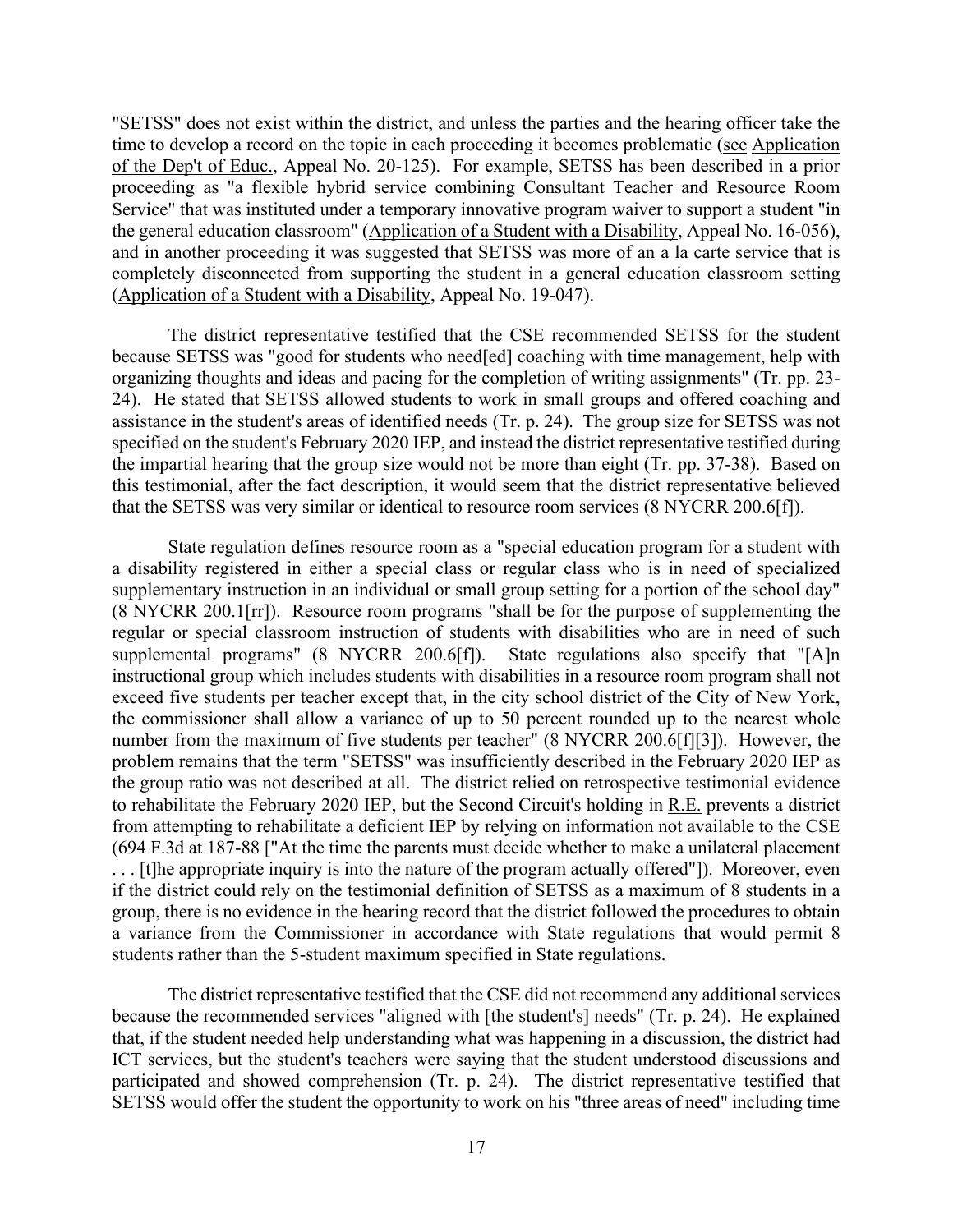evaluation, the district representative reported that, although the student was a "bit of a slow solving test (Tr. p. 27). The district representative stated that student's mild needs and very specific management, planning, and reading comprehension, as well as his ability to communicate more effectively in writing (id.). According to the district representative, these skills were best addressed through intervention provided outside the classroom (Tr. p. 25). The district representative reported that the student's teacher agreed that SETSS was the program that made sense for the student (Tr. pp. 25-26). With regard to the results of the psychoeducational reader" and the reading comprehension test was "a bit laborious for him," he performed at grade level on reading comprehension given extra time and performed particularly well on math problem weaknesses would be best addressed by the recommended SETSS program (Tr. pp. 30-31).

 35). The district representative noted that, because the student could access and understand the IEP, this constituted the LRE for him (Tr. p. 36). The district representative stated that the student's goals addressed his difficulty with time management, comprehension, and written expression and could be met in a general education classroom because his delays were mild, and his difficulties were performance related (e.g., completing his work independently) (Tr. pp. 33-34). The student was reportedly exhibiting signs of distress because he was unable to meet standards, keep up, and finish his work on time (Tr. p. work in the general education classroom given the supports recommended on his February 2020

fluency, and following discussions, which contributed to him appearing and feeling distracted (id.). In addition to recommending SETSS, review of the February 2020 IEP shows that the CSE identified the resources and strategies necessary to address the student's management needs including maintaining a routine; pre-teaching using previews, outlines, graphic organizers, and highlighting vocabulary and concepts; cuing responses and providing sentence starters; overlearning of material and increased repetition; extra time; use of an index card to keep place when reading, limited material on a page and support in planning and completion of assignments (Dist. Ex. 1 at p. 3). The IEP indicated that the student's difficulty with storage and retrieval of verbal information interfered with his abilities in planning and sequencing tasks, oral reading The district representative testified that supports for the student's management needs were developed in accordance with evidence-based strategies to help students with organization, memory retrieval, and comprehension (Tr. pp. 28-29). He testified that the management needs were designed to maximize the student's performance and help him become more self-sufficient and self-regulating (Tr. p. 30).

 mathematics, as well as his attentional challenges and executive functioning deficits have had a profound impact on his education (Parent Ex. K at p. 1). The parent asserted that at the February The parent testified by affidavit that the student's deficits in reading, writing, and 2020 CSE meeting, the school staff members informed her that they were recommending SETSS for the student and did not consider any other type of support or program (id.). The parent reported that she expressed concerns at the CSE meeting regarding the student's difficulties with reading comprehension, executive functioning, writing, storing verbal information, and retrieving verbal information (id.). In addition, the student attended and reported at the CSE meeting how his attentional challenges impacted him on a daily basis (id.).

Overall, while it may have been theoretically possible that the recommendation for four periods of SETSS would have been an appropriate support to address the student's areas of deficit,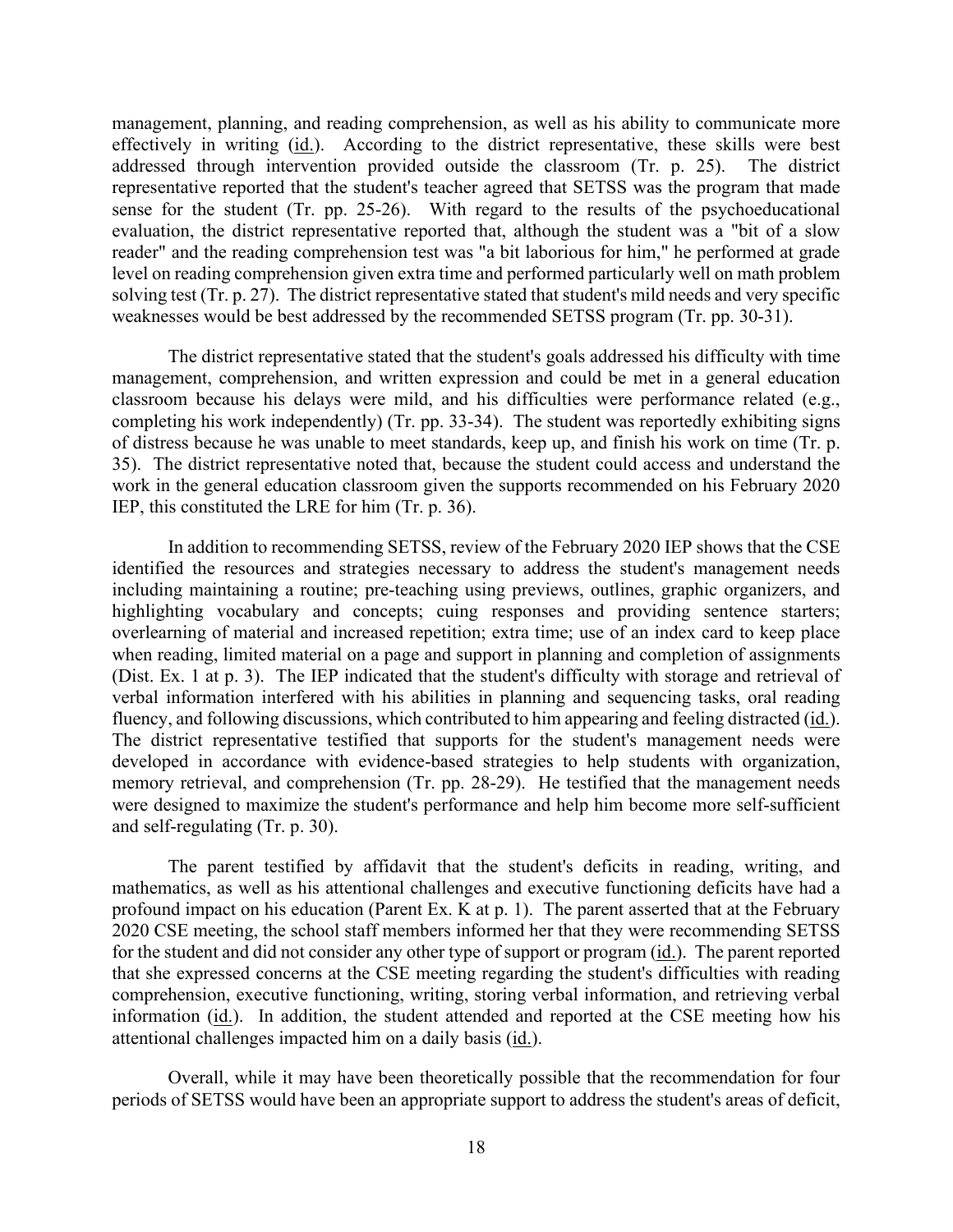determination reliable. In particular, to the extent that the student would continue to attend the general education classroom (see 8 NYCRR 200.4[j][1][ii][a]-[b]). Moreover, while the IEP teacher, the degree of this area of deficit remained unexplored (see Dist. Exs. 1 at p. 2; 3 at p. 1). More troubling, the parents' claim that the special education services on the February 2020 IEP services in the form of group SETSS was inadequately defined and the district impermissibly of State-mandated ratios. Accordingly, and in combination with the discussion below of the the gaps in the evaluative information before the CSE cast too much doubt make such a general education class setting for all but four periods of SETSS per week, the appropriateness of such a recommendation is difficult to ascertain without data regarding the instruction the student was receiving prior to referral or assessment of the student's progress during instruction in the ultimately acknowledged the student's need in the area of written expression as reported by his attempted to rely on retrospective evidence to justify terms that should have been in the IEP, and the district representative's testimony seemed at best to establish that service was offered in excess student's social/emotional needs as well as the above-noted deficiencies in the evaluative information, the district failed to meet its burden to demonstrate that the February 2020 IEP offered the student a FAPE.

#### **5. Social/Emotional Needs**

 Finally, the parents argue that the February 2020 IEP was deficient because it included no recommendation for counseling services to address what the IEP characterized as "a significant level of emotional distress" (Answer & Cr.-Appeal at p. 8, quoting Dist. Ex. 1 at p. 2).

 misunderstood, and as if life was getting worse (Tr. pp. 46-47; Dist. Ex. 4 at p. 3). The psychoeducational evaluation did not include scores from administration of the BASC-3 and, describing "the trends and the findings" and what he "thought was important" (Tr. pp. 47-48; see Ex. 1 at p. 2; see Dist. Ex. 4 at p. 3). The IEP also acknowledged that the student's emotional distress "often" manifested in physical symptoms (Dist. Ex. 1 at p. 2). The district representative confirmed that his psychoeducational evaluation raised concerns regarding the student's emotional state (Tr. p. 46). Specifically, as part of his responses to the BASC-3, the student had reported he frequently felt withdrawn, nervous and worried, sad and instead, just set forth the district representative's interpretation, which he set forth "narratively," Dist. Ex. 4 at p. 3). The February 2020 IEP indicated that the student's emotional distress "may relate to his" frustration with his inability to perform some tasks even with substantial effort (Dist.

 The CSE "rejected counseling" because it believed that the student's needs could be addressed by providing appropriate instructional support (Dist. Ex. 1 at p. 15). With regard to the lack of program or services recommendations on the IEP to address the student's social/emotional difficulties, the district representative testified that often you could address a student's social/emotional needs by helping them in the area in which they were struggling (Tr. p. 35). He opined that providing the student with contextualized academic support in the areas he was struggling with would be an appropriate way to help the student feel better about himself and feel motivated (Tr. p. 21).

 Here, the district failed to meet its burden to show that the supports included in the IEP were sufficient to address the student's social/emotional needs, which the IEP itself described as "significant." While academic support to address the student's social/emotional needs may well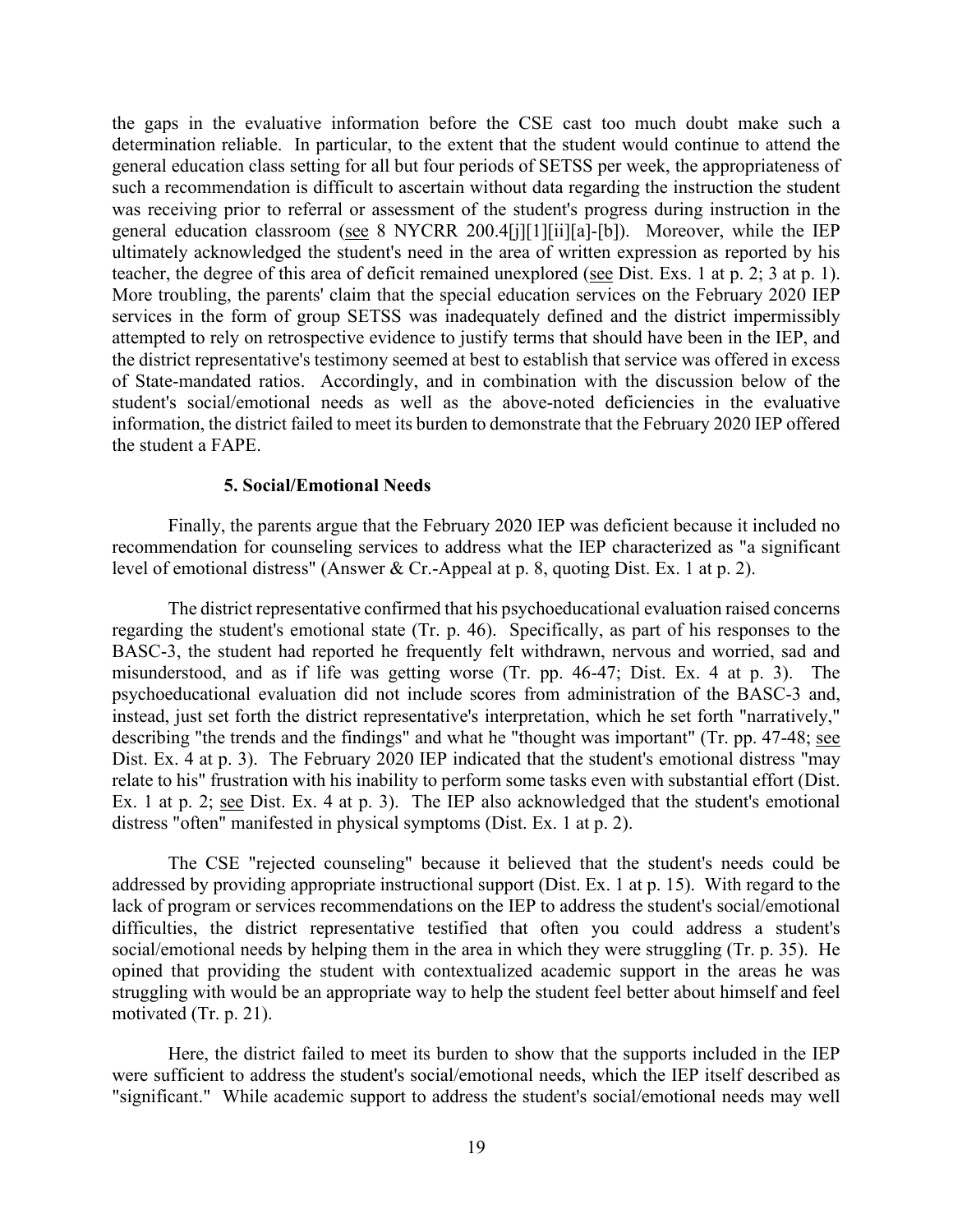distress and that additional supports were not warranted. Accordingly, the district did not meet its have helped the student in this area, there is insufficient evidence in the hearing record to indicate that the student's perception of his abilities was the only factor underlying the student's emotional burden to prove that the CSE sufficiently addressed the student's social/emotional needs, and in combination with the above-discussed shortcomings, supports a finding that the district did not show that it offered the student a FAPE.

#### **B. Assigned Public School Site**

 200.5[i][7][b]). Indeed, "[t]he parent must state all of the alleged deficiencies in the IEP in their Turning to the district's appeal, the district argues that the IHO erred in reaching the question related to the assigned public school site since it was not alleged in the parents' due process complaint notice. Generally, the party requesting an impartial hearing has the first opportunity to identify the range of issues to be addressed at the hearing (Application of a Student with a Disability, Appeal No. 09-141; Application of the Dep't of Educ., Appeal No. 08-056). The IDEA and its implementing regulations provide that a party requesting an impartial hearing may not raise issues at the impartial hearing that were not raised in its original due process complaint notice unless the other party agrees (20 U.S.C. § 1415[f][3][B]; 34 CFR 300.508[d][3][i], 300.511[d]; 8 NYCRR 200.5[i][7][i][a]; [j][1][ii]), or the original due process complaint is amended prior to the impartial hearing per permission given by the IHO at least five days prior to the impartial hearing (20 U.S.C. § 1415[c][2][E][i][II]; 34 CFR 300.507[d][3][ii]; 8 NYCRR initial due process complaint in order for the resolution period to function. To permit [the parents] to add a new claim after the resolution period has expired would allow them to sandbag the school district" (R.E., 694 F.3d 167 at 187-88 n.4; see also B.M. v. New York City Dep't of Educ., 569 Fed. App'x 57, 58-59 [2d Cir. June 18, 2014]).

Here, the parents' due process complaint notice broadly claimed that "the CSE did not recommend a placement that [wa]s appropriate or that could properly implement the IEP" (Parent Ex. A at p. 2). While the due process complaint notice did not articulate a claim relating to an assigned school's capacity to implement the IEP with great specificity, the language was sufficient to put the district on notice of the parents' allegation. Ultimately, however, given the factual context of the allegation, the parents' claim fails as it is speculative. Thus, while the parent raised a broad claim relating to the assigned school, factually, the IHO erred in finding that the IEP could not be implemented due to a lack of a school location letter (IHO Decision at pp. 7-9).

basis for unilateral placement" (R.E., 694 F.3d at 195; see E.H. v. New York City Dep't of Educ., IEP (M.O., 793 F.3d at 244; R.E., 694 F.3d at 191-92; T.Y. 584 F.3d at 419-20). The Second Generally, the sufficiency of the program offered by the district must be determined on the basis of the IEP itself (R.E., 694 F.3d at 186-88). The Second Circuit has explained that "[s]peculation that the school district will not adequately adhere to the IEP is not an appropriate 611 Fed. App'x 728, 731 [2d Cir. May 8, 2015]; R.B. v. New York City Dep't of Educ., 603 Fed. App'x 36, 40 [2d Cir. Mar. 19, 2015] ["declining to entertain the parents' speculation that the 'bricks-and-mortar' institution to which their son was assigned would have been unable to implement his IEP"], quoting T.Y., 584 F.3d at 419; R.B. v. New York City Dep't of Educ., 589 Fed. App'x 572, 576 [2d Cir. Oct. 29, 2014]). However, a district's assignment of a student to a particular public school site must be made in conformance with the CSE's educational placement recommendation, and the district is not permitted to deviate from the provisions set forth in the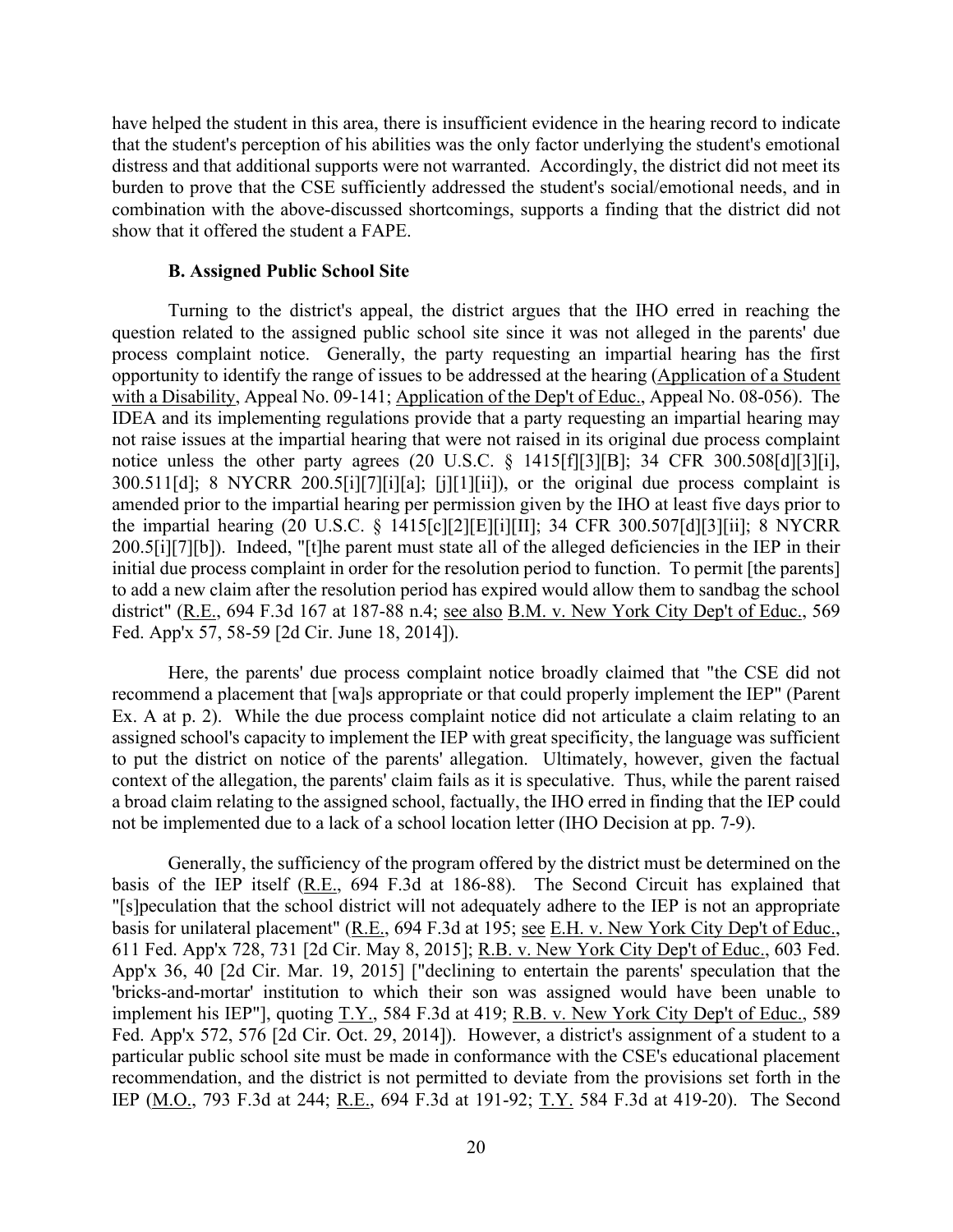provide the services mandated by the IEP" (M.O., 793 F.3d at 245; see Y.F. v. New York City York City Dep't of Educ., 2016 WL 5404654, at \*25 [S.D.N.Y. Sept. 27, 2016]; G.S. v. New York Circuit has held that claims regarding an assigned school's ability to implement an IEP may not be speculative when they consist of "prospective challenges to [the assigned school's] capacity to Dep't of Educ., 659 Fed. App'x 3, 5-6 [2d Cir. Aug. 24, 2016]; J.C. v. New York City Dep't of Educ., 643 Fed. App'x 31, 33 [2d Cir. Mar. 16, 2016]; B.P. v. New York City Dep't of Educ., 634 Fed. App'x 845, 847-49 [2d Cir. Dec. 30, 2015]). Permissible prospective challenges must be "tethered" to actual mandates in the student's IEP (see Y.F., 659 Fed. App'x at 5). Additionally, the Second Circuit indicated that such challenges are only appropriate if they are evaluated prospectively (as of the time the parent made the placement decision) and if they were based on more than "mere speculation" that the school would not adequately adhere to the IEP despite its ability to do so (M.O., 793 F.3d at 244). In order for such challenges to be based on more than speculation, a parent must allege that the school is "factually incapable" of implementing the IEP (see M.E. v. New York City Dep't of Educ., 2018 WL 582601, at \*12 [S.D.N.Y. Jan. 26, 2018]; Z.C. v. New York City Dep't of Educ., 222 F. Supp. 3d 326, 338 [S.D.N.Y. 2016]; L.B. v. New City Dep't of Educ., 2016 WL 5107039, at \*15 [S.D.N.Y. Sept. 19, 2016]; M.T. v. New York City Dep't of Educ., 2016 WL 1267794, at \*14 [S.D.N.Y. Mar. 29, 2016]). Such challenges must be based on something more than the parent's speculative "personal belief" that the assigned public school site was not appropriate (K.F. v. New York City Dep't of Educ., 2016 WL 3981370, at \*13 [S.D.N.Y. Mar. 31, 2016]; Q.W.H. v. New York City Dep't of Educ., 2016 WL 916422, at \*9 [S.D.N.Y. Mar. 7, 2016]; N.K. v. New York City Dep't of Educ., 2016 WL 590234, at \*7 [S.D.N.Y. Feb. 11, 2016]).

 At the outset, the IHO failed to appreciate that the February 2020 IEP had already been attended eighth grade (Dist. Ex. 1 at p. 1). The enrollment contract with Churchill was fully to the IEP despite its ability to do so; that is proscribed by the holding in M.O. (793 F.3d at 244). implemented beginning on February 24, 2020, during the 2019-20 school year while the student executed on August 13, 2020, and the parents provided a ten-day written notice of their intention to unilaterally enroll the student at Churchill on August 28, 2020, prior to the first day of the 2020- 21 school year. Here, the notion that the district would simply cease implementing the student's then-current IEP for the sole reason that the student would be moving to a new school building for ninth grade represents the type of "mere speculation" that the school would not adequately adhere Further, there is no evidence in the hearing record to indicate that the parents had previously.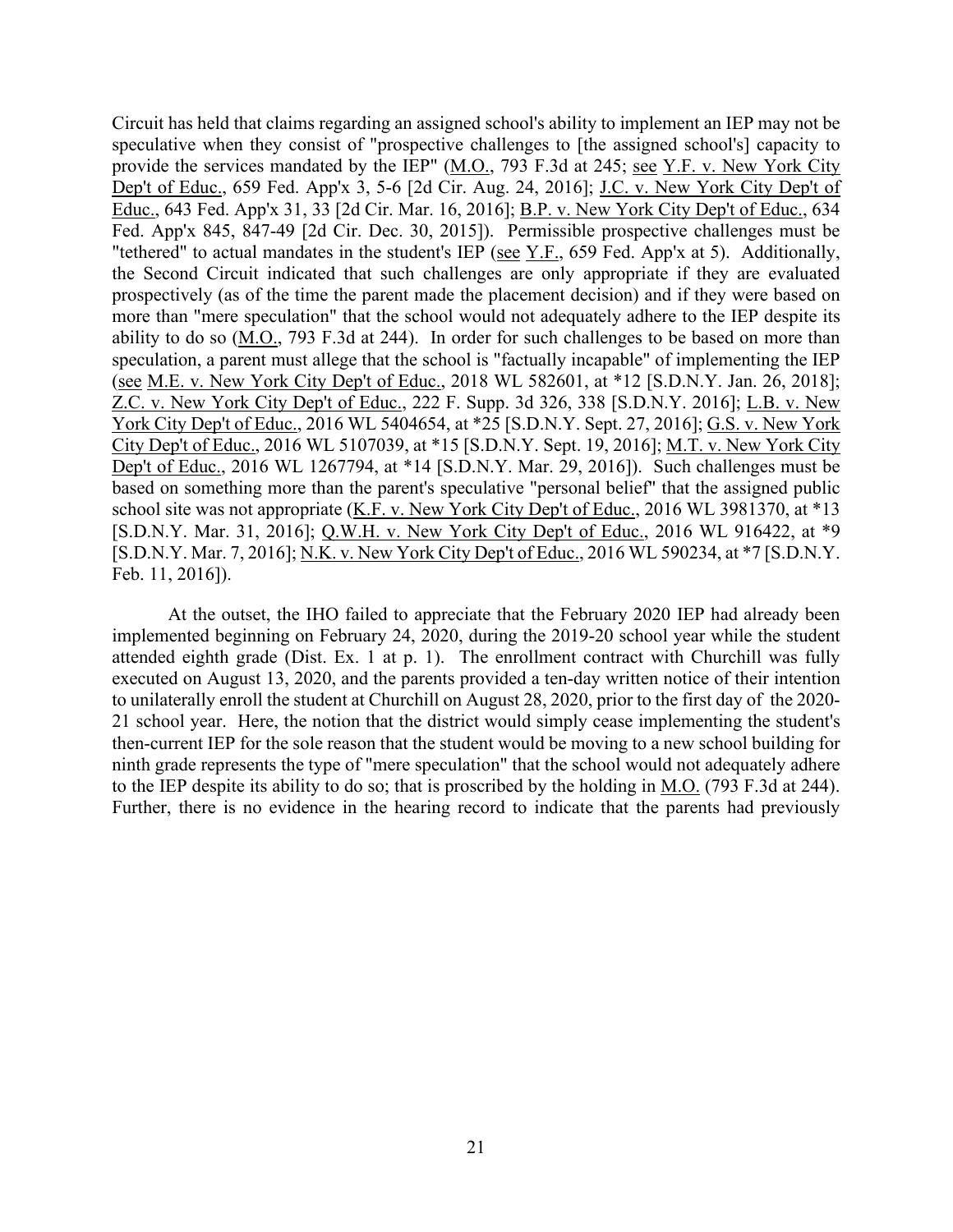expressed concern over or even questioned where the student would attend ninth grade (Parent Exs. B at pp. 1-2; K at p. 1; Dist. Ex. 1 at pp. 1, 2).<sup>[10](#page-21-0), 11</sup>

produce a school location letter (see Parent Ex. A). As a result, the district's burden to present cannot be a disguised attack on the IEP"]; <u>see also M.B. v New York City Dep't of Educ.</u>, 2017 the District to prove in advance that it w[ould] properly implement the IEP," which "M.O. does Reviewing the parents' due process complaint notice in light of the foregoing, the parents did not allege any prospective, non-speculative challenges to the district's capacity to implement the SETSS recommended in the February 2020 IEP, notwithstanding the district's failure to evidence about the capacity of a proposed assigned school site to implement every aspect of the February 2020 IEP when the student changed schools for the 2020-21 school year was never triggered (see J.S. v. New York City Dep't of Educ., 2017 WL 744590, at \*4 [S.D.N.Y. Feb. 24, 2017] [finding that a district did not have a burden to produce evidence demonstrating the adequacy of the assigned public school site absent non-speculative allegations about the school's ability to implement the IEP]; N.K., 2016 WL 590234, at \*6 [noting that "[t]o be a cognizable claim, i.e., one that triggers the school district's burden of proof, the 'problem' with the placement WL 384352, at  $*6$  [S.D.N.Y. Jan. 25, 2017] [noting that the parent in that matter did "not allege that the placement school did not have the ability to satisfy the IEP" but instead sought "to require not require"]).

 because based on the foregoing, the hearing record supports the IHO's ultimate conclusion that the 2020-21 school year or that equitable considerations weighed in favor of an award of tuition reimbursement, those findings have become final and binding on the parties and will not be The IHO's error is not fatal to the parents' case and does little to help the district's case district failed to offer the student a FAPE for the 2020-21 school year, albeit on different grounds. That is, contrary to the IHO's determination, review of the evidence in the hearing record shows that the district failed to meet its burden to prove that the February 2020 IEP offered the student a FAPE for the 2020-21 school year. Further, I do not agree with the IHO that the district's purported failure to provide the parent with notice of a particular public school for the student to attend for the 2020-21 school year contributed to a denial of a FAPE. As the parties have not appealed the IHO's determinations that Churchill was an appropriate unilateral placement for the student for the reviewed (34 CFR 300.514[a]; 8 NYCRR 200.5[j][5][v]; see M.Z. v. New York City Dep't of

<span id="page-21-0"></span>of a school location (see Answer & Cr.-Appeal  $\P$  2), review of the letter does not support this characterization. Continuing Educ. at Malcolm X Pub. Sch. 79 v. New York City Bd. of Educ., 629 F.2d 751, 753, 756 [2d Cir.  $10$  To the extent the parents argue that their 10-day notice letter informed the district that they were awaiting notice The August 28, 2020 letter stated that the parents would unilaterally place the student at Churchill "until such time as an appropriate placement is recommended" (Parent Ex. B at p. 2). "Placement" has been found to mean "the general type of educational program in which the child is placed" (Concerned Parents & Citizens for the 1980]), not the bricks and mortar school location, and viewing the parents' letter as a whole, the use of the word "placement" appears to refer to the IEP recommendations, as there is no other reference indicating the parents' concern about the particular school the student would be expected to attend.

<span id="page-21-1"></span> $<sup>11</sup>$  In addition, SROs and courts have long held that the "inability [of a parent] to visit the classroom to form an opinion</sup> as to its appropriateness is not itself a procedural defect" (S.F. v. New York City Dep't of Educ., 2011 WL 5419847, at \*13 [S.D.N.Y. Nov. 9, 2011]) and the same may be said of a consultant hired by a parent to conduct a similar site visit (see C.M. v. Mount Vernon City Sch. Dist, 2020 WL 3833426 [S.D.N.Y. July 8, 2020]).